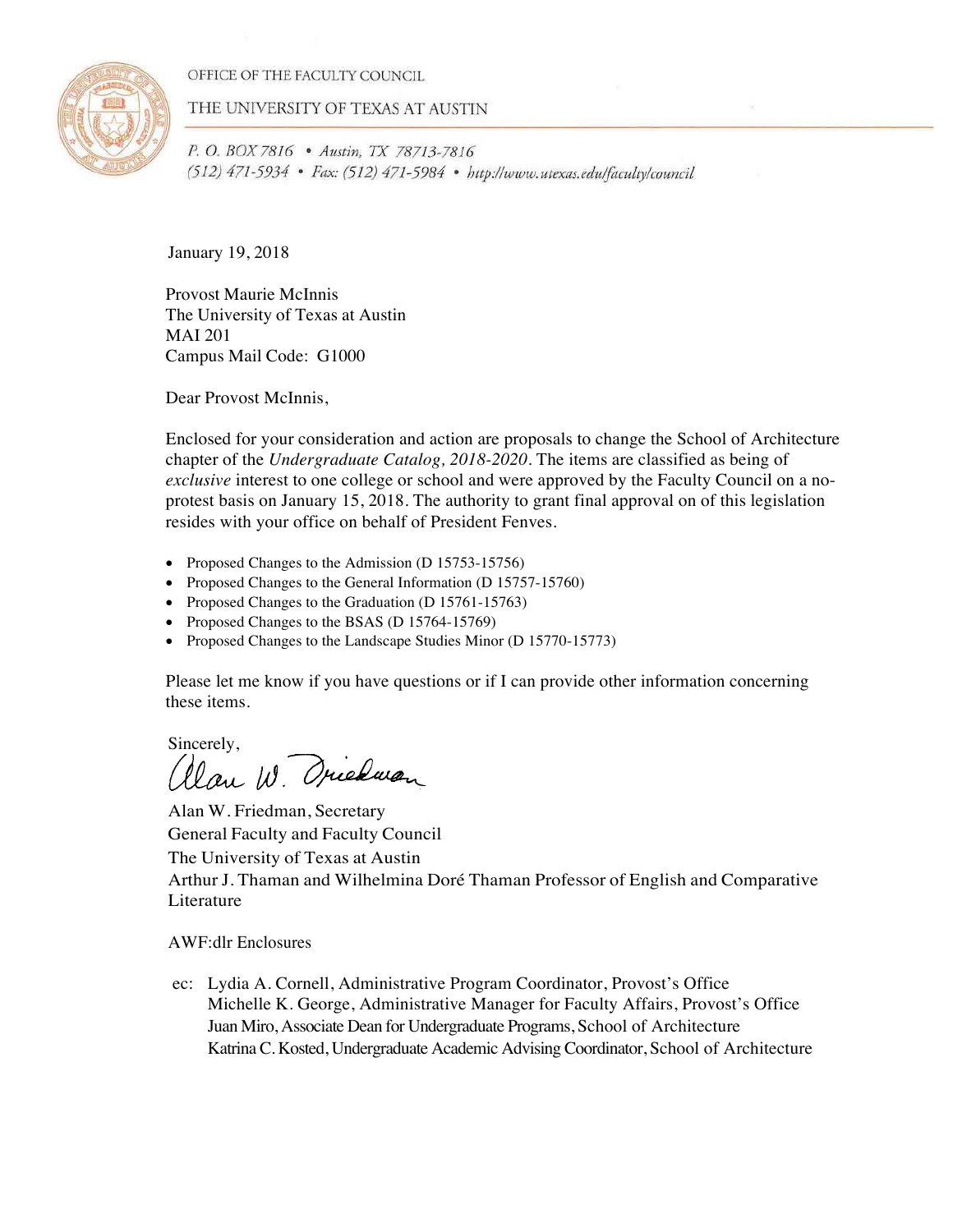### **PROPOSED CHANGES TO THE ADMISSION AND REGISTRATION SECTION IN SCHOOL OF ARCHITECTURE CHAPTER IN THE** *UNDERGRADUATE CATALOG 2018-2020*

Dean Michelle Addington in the School of Architecture has filed with the Secretary of the Faculty Council the following proposal to change the Admission and Registration Section in the School of Architecture chapter in the *Undergraduate Catalog, 2018-2020*. In April 2016, the Undergraduate Program Committee, the School of Architecture faculty, and the Dean approved the proposal. The Secretary has classified this proposal as legislation of exclusive interest to a single college or school.

The Committee on Undergraduate Degree Program Review recommended approval of the major on December 14, 2017, and forwarded it to the Office of the General Faculty. The Faculty Council has the authority to approve this legislation on behalf of the General Faculty. The authority to grant final approval on this legislation resides with the Provost on behalf of the President.

If no objection is filed with the Office of the General Faculty by the date specified below, the legislation will be held to have been approved by the Faculty Council. If an objection is filed within the prescribed period, the legislation will be presented to the Faculty Council at its next meeting. The objection, with reasons, must be signed by a member of the Faculty Council.

To be counted, a protest must be received in the Office of the General Faculty by January 15, 2018.

llan W. Oriedwan

Alan W. Friedman, Secretary of the General Faculty and Faculty Council The University of Texas at Austin Arthur J. Thaman and Wilhelmina Doré Thaman Professor of English and Comparative Literature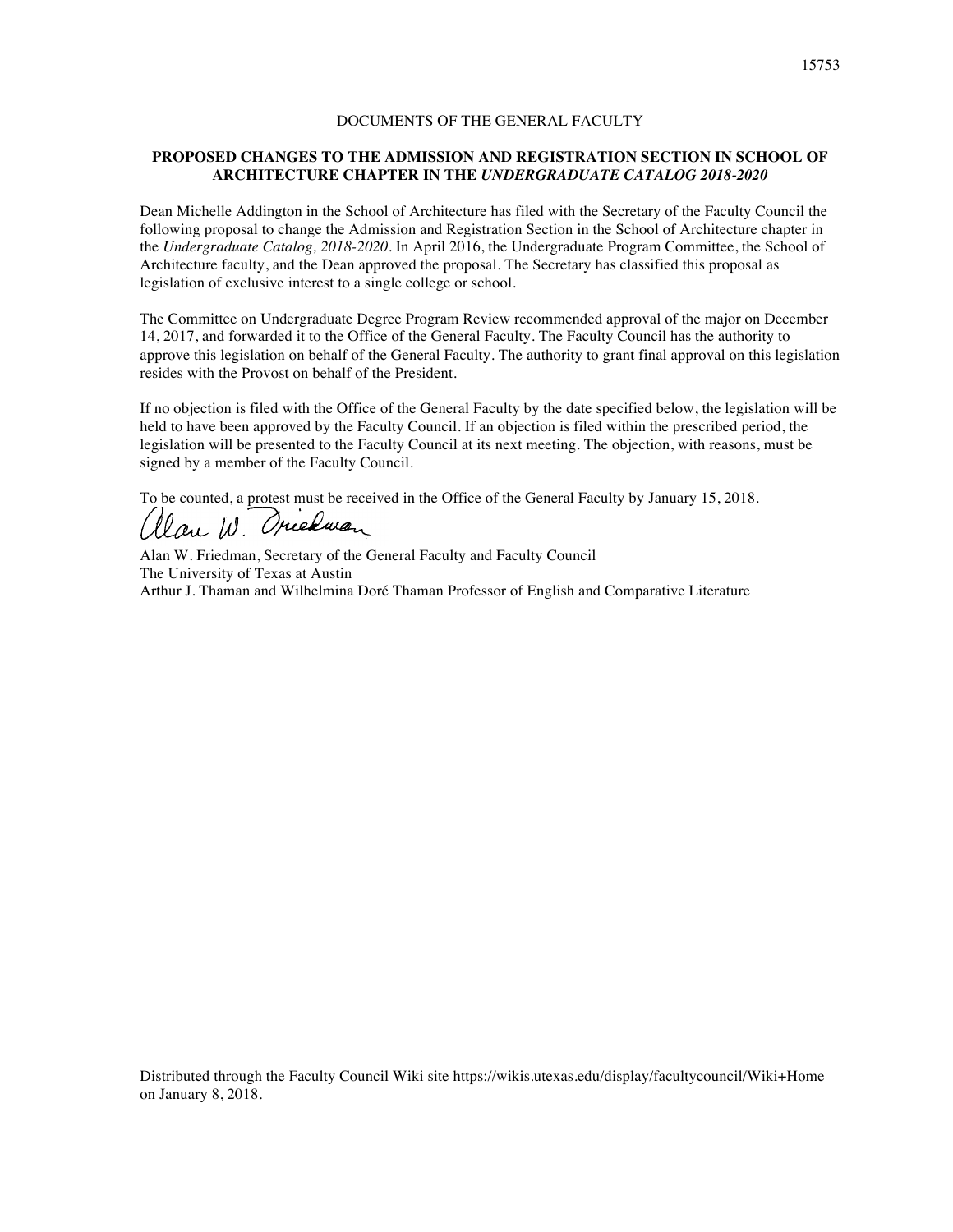# **PROPOSED CHANGES TO THE ADMISSION AND REGISTRATION SECTION IN SCHOOL OF ARCHITECTURE CHAPTER IN THE** *UNDERGRADUATE CATALOG 2018-2020*

| <b>TYPE OF CHANGE:</b> $\boxtimes$ Academic Change | Degree Program Change (THECB form required) |                                                   |                                                                                                                                                           |
|----------------------------------------------------|---------------------------------------------|---------------------------------------------------|-----------------------------------------------------------------------------------------------------------------------------------------------------------|
| PROPOSED CLASSIFICATION:                           |                                             | $\boxtimes$ Exclusive $\Box$ General $\Box$ Major |                                                                                                                                                           |
|                                                    |                                             |                                                   | 1. IF THE ANSWER TO ANY OF THE FOLLOWING QUESTIONS IS YES, THE COLLEGE MUST<br><b>CONSULT LINDA DICKENS, DIRECTOR OF ACCREDITATION AND ASSESSMENT, TO</b> |

**DETERMINE IF SACSCOC APPROVAL IS REQUIRED.**

- Is this a new degree program?  $Yes \Box No \boxtimes$
- Is this program being deleted?  $\forall$ es  $\Box$  No  $\boxtimes$
- Does the program offer courses that will be taught off campus? Yes  $\Box$  No  $\boxtimes$
- Will courses in this program be delivered electronically?  $\gamma$  Yes  $\Box$  No  $\boxtimes$

# **2. EXPLAIN CHANGE TO DEGREE PROGRAM AND GIVE A DETAILED RATIONALE FOR EACH INDIVIDUAL CHANGE:**

The third-year portfolio review statement is revised because it is now a two-semester requirement for Bachelor of Architecture students, and a one-semester requirement for Bachelor of Science in Architectural Studies students. Students will get initial feedback at the end of the fall semester that is intended to allow the entire spring semester for them to work on the skills where they are least strong, so that they successfully pass the second portfolio review at the end of the spring semester. Intermediate studio 4 is the third-year spring semester course for Bachelor of Architecture students, but is not a requirement for the Bachelor of Science in Architectural Engineering. If the fall portfolio review indicates substantial lack of skill, a student may use the winter break to assess whether the faster route to degree is to switch to the Bachelor of Science in Architectural Studies. Interior Design's portfolio review remains as it has been.

# **3. THIS PROPOSAL INVOLVES: (Please check all that apply)**

|    | Courses in other colleges                                                                         | Courses in proposer's college that<br>are frequently taken by students in<br>other colleges                                                                                              | Flags                                              |
|----|---------------------------------------------------------------------------------------------------|------------------------------------------------------------------------------------------------------------------------------------------------------------------------------------------|----------------------------------------------------|
|    | Course in the core<br>curriculum<br>Change in admission<br>requirements (external or<br>internal) | Change in course sequencing for<br>an existing program<br>Requirements not explicit in the<br>catalog language (e.g., lists of<br>acceptable courses maintained by<br>department office) | Courses that have to be.<br>added to the inventory |
| 4. | <b>SCOPE OF PROPOSED CHANGE:</b>                                                                  |                                                                                                                                                                                          |                                                    |
|    | Does this proposal impact other colleges/schools?<br>a.                                           |                                                                                                                                                                                          | Yes $\Box$ No $\boxtimes$                          |
|    | If yes, then how would you do so?                                                                 |                                                                                                                                                                                          |                                                    |
|    | b.                                                                                                | Do you anticipate a net change in the number of students in your college?                                                                                                                | Yes∣∣No ⊠                                          |
|    | If yes, how many more (or fewer) students do you expect?                                          |                                                                                                                                                                                          |                                                    |

- c. Do you anticipate a net increase (or decrease) in the number of students from outside of your college taking classes in your college?  $Yes \Box No \boxtimes$ If yes, please indicate the number of students and/or class seats involved.
- d. Do you anticipate a net increase (or decrease) in the number of students from your college taking courses in other colleges?  $Yes \Box No \boxtimes$

If yes, please indicate the number of students and/or class seats involved.

# **If 4 a, b, c, or d was answered with yes, please answer the following questions:**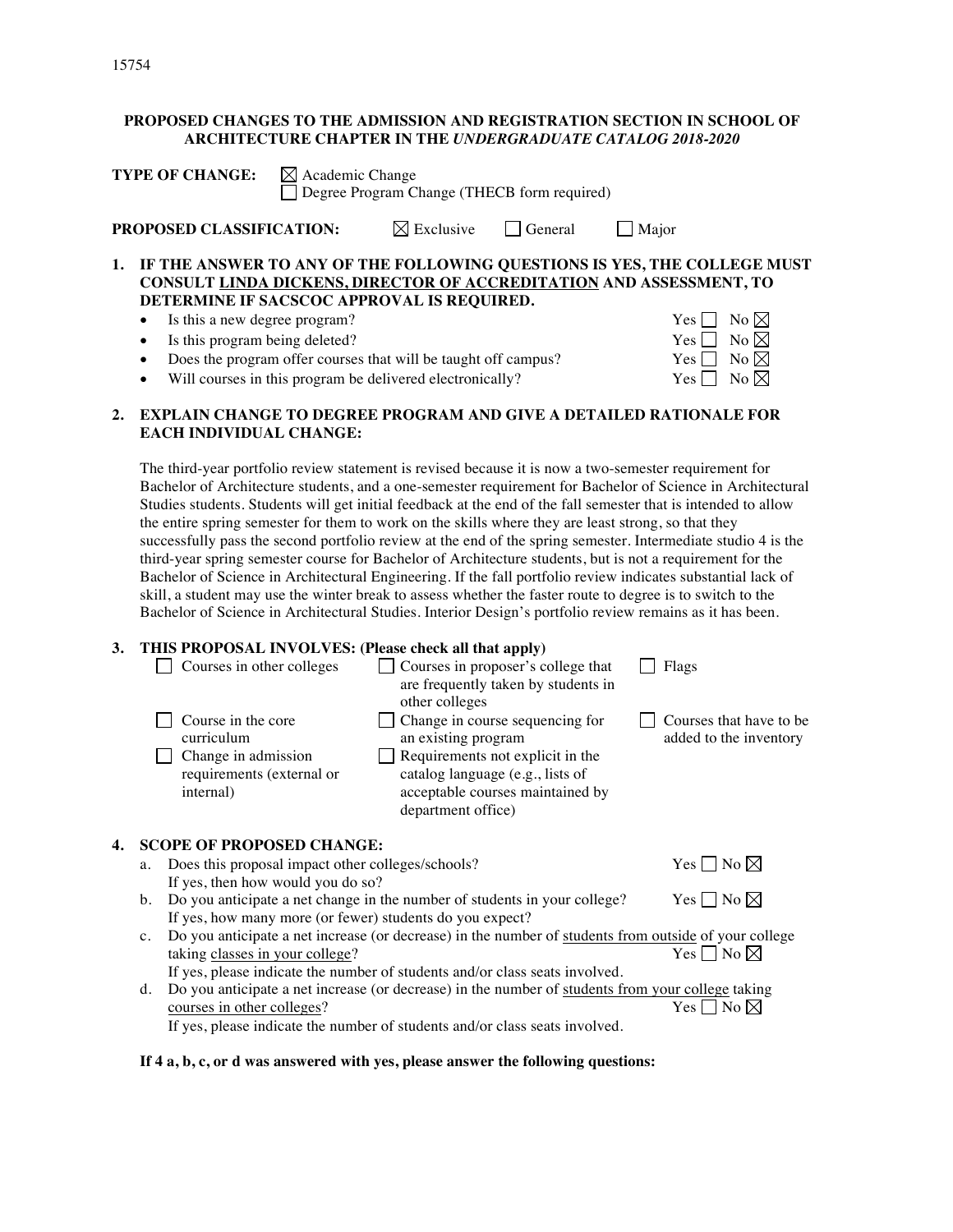**If the proposal has potential budgetary impacts for another college/school, such as requiring new sections or a non-negligible increase in the number of seats offered, at least one contact must be at the college-level.**

How many students do you expect to be impacted?

Impacted schools must be contacted and their response(s) included:

- Person communicated with: Date of communication: Response:
- e. Does this proposal involve changes to the core curriculum or other basic education requirements (42 hour core, signature courses, flags)? If yes, explain: No.

### **If yes, Undergraduate Studies must be informed of the proposed changes and their response included:**

Person communicated with: Date of communication: Response:

f. Will this proposal change the number of hours required for degree completion? Note: THECB Semester Credit Hour Change Form required, download from URL: http://www.thecb.state.tx.us/reports/DocFetch.cfm?DocID=2419&format=doc If yes, explain: No.

# **5. COLLEGE/SCHOOL APPROVAL PROCESS**

| Department approval date: April 2016 |            | Approved by whom: Undergraduate Curriculum Committee |
|--------------------------------------|------------|------------------------------------------------------|
| College approval date:               | April 2016 | Approved by whom: Associate Dean Juan Miró           |
| Dean approval date:                  | April 2016 | Approved by whom: Interim Dean Elizabeth Danze       |

# **PROPOSED NEW CATALOG TEXT:**

# **ADMISSION AND REGISTRATION**

**{No changes up to this point}**

# **Third-Year Portfolio Review Requirement**

# **Architecture:**

At the end of the fall semester of the third year, all students pursuing architecture degrees are required to submit a portfolio that summarizes the work completed in all previous design and visual communication courses. Guidelines for submission of the portfolio, including deadline, are available from the undergraduate dean's office.

Students pursuing a Bachelor of Architecture must submit an updated portfolio at the end of the spring semester of the third year.

The successful completion of the four Intermediate Studios (Architecture 320D, 520E, 520F, and 520G) and a satisfactory Portfolio Review at the end of the spring semester of the third year or a subsequent semester are required for entry into Architecture 561R *Advanced Design* or Architecture 561C *Comprehensive Studio*. The portfolio provides critical information to the reviewing committee in evaluating the student's progress toward the degree. The reviewing committee, at its discretion, may require the student to retake ARC 520F *Intermediate Studio III* and participate in an additional Portfolio Review at the end of the fall semester of the fourth year prior to registering for advanced studios.

# **Interior Design:**

On the first day of class in the second semester of the third year, students entering Architectural Interior Design 530T, *Design VI Interiors* [or Architecture 530T, *Design VI*], are required to submit a portfolio that summarizes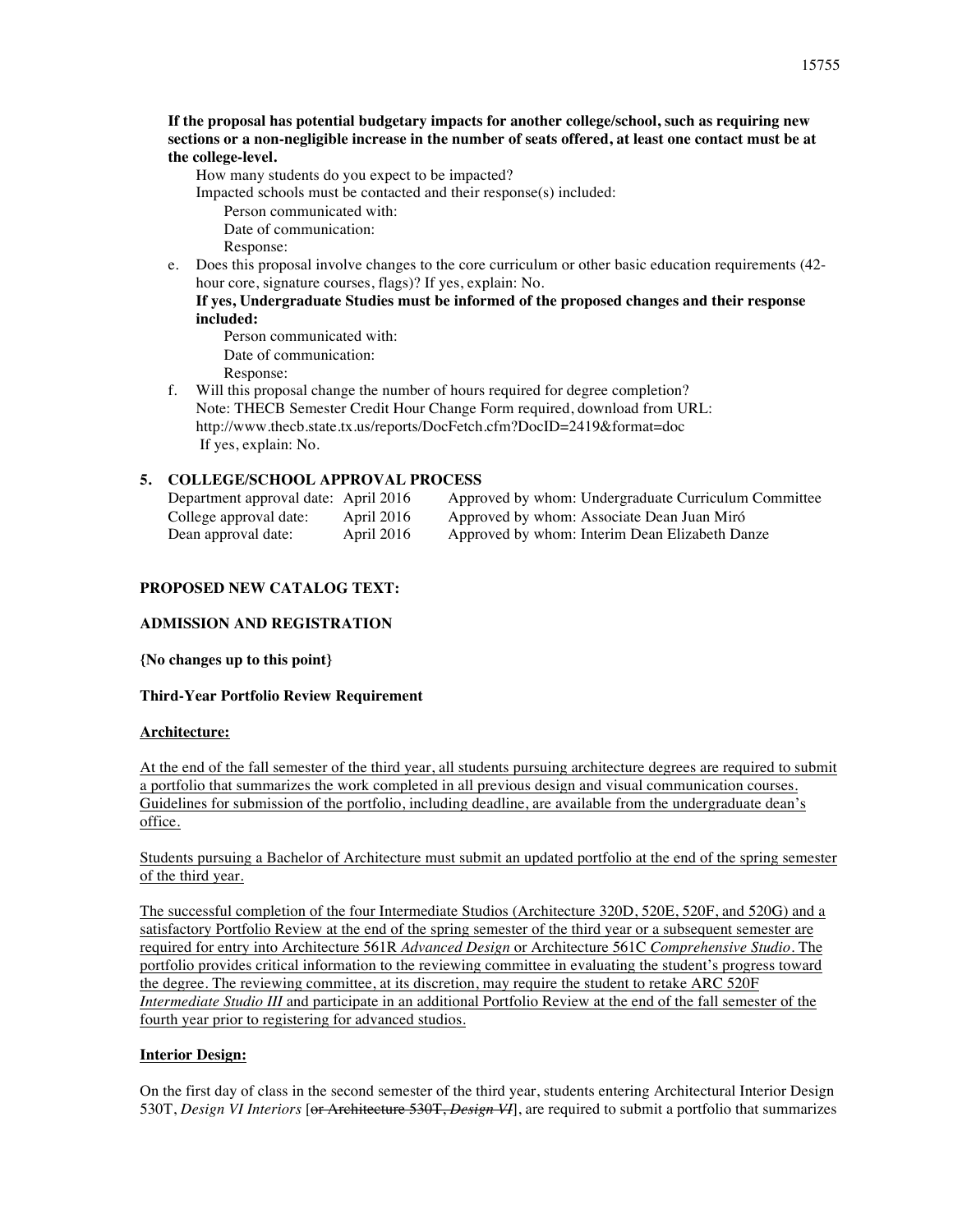the work completed in all the previous design and visual communication courses. Guidelines for submission of the portfolio, including deadline, are available from the undergraduate dean's office.

A successful completion of the Architectural Interior Design 530T, *Design VI Interiors* [or Architecture 530T, *Design VI*] studio and a satisfactory Third-Year Portfolio Review are required for entry into Architectural Interior Design 560R, *Advanced Interior Design* [or Architecture 561R, *Advanced Design*.] The portfolio provides critical information to the reviewing committee in evaluating the student's progress toward the degree. The reviewing committee, at its discretion, may require the student to complete additional work, including courses prior to or after registering for advanced studios.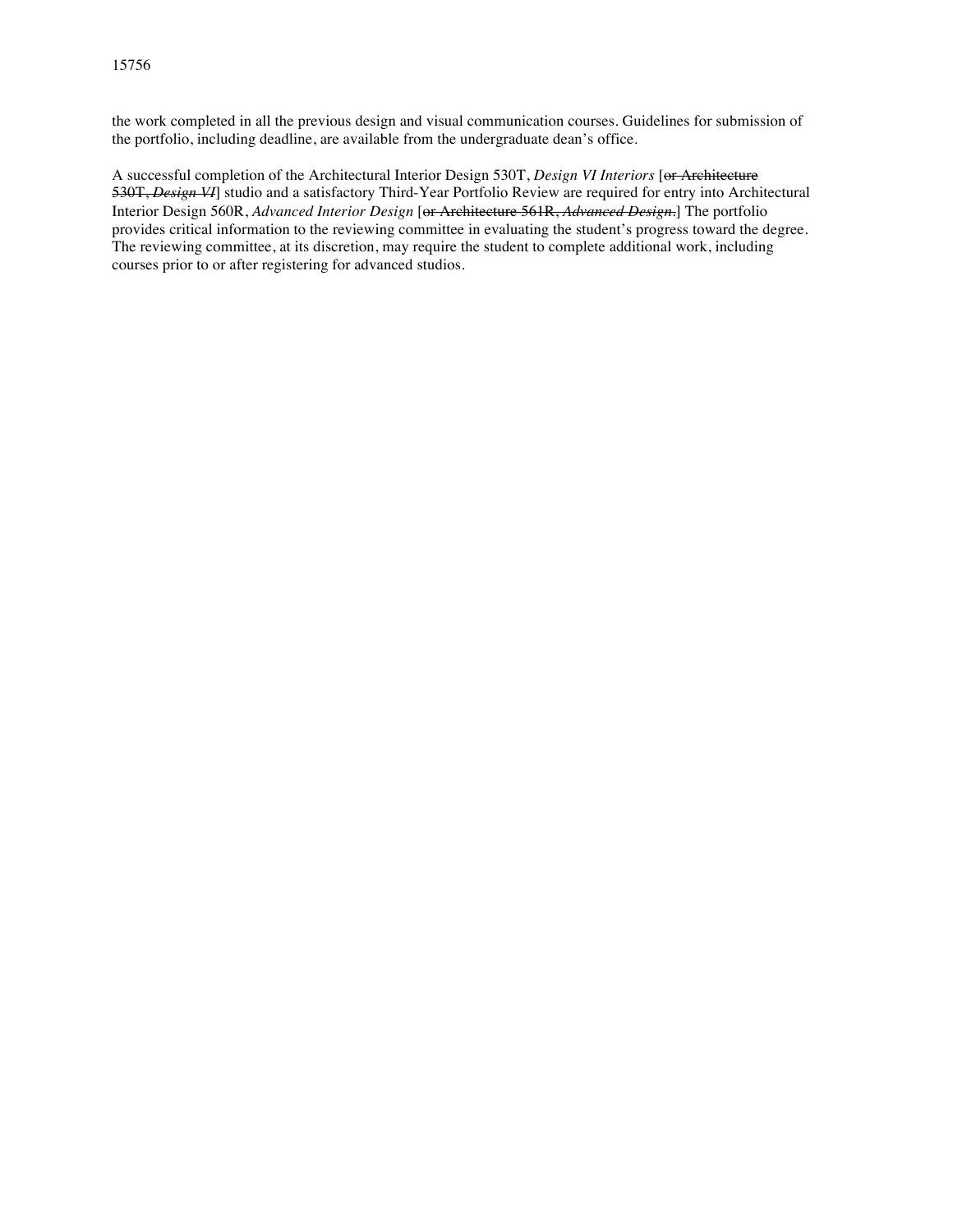### **PROPOSED CHANGES TO THE GENERAL INFORMATION SECTION IN SCHOOL OF ARCHITECTURE CHAPTER IN THE** *UNDERGRADUATE CATALOG 2018-2020*

Dean Michelle Addington in the School of Architecture has filed with the Secretary of the Faculty Council the following proposal to change the General Information section in the School of Architecture chapter in the *Undergraduate Catalog, 2018-2020*. In April 2016, the Undergraduate Program Committee, the School of Architecture faculty, and the Dean approved the proposal. The Secretary has classified this proposal as legislation of exclusive interest to a single college or school.

The Committee on Undergraduate Degree Program Review recommended approval of the major on December 14, 2017, and forwarded it to the Office of the General Faculty. The Faculty Council has the authority to approve this legislation on behalf of the General Faculty. The authority to grant final approval on this legislation resides with the Provost on behalf of the President.

If no objection is filed with the Office of the General Faculty by the date specified below, the legislation will be held to have been approved by the Faculty Council. If an objection is filed within the prescribed period, the legislation will be presented to the Faculty Council at its next meeting. The objection, with reasons, must be signed by a member of the Faculty Council.

To be counted, a protest must be received in the Office of the General Faculty by January 15, 2018.

llan W. Oriedwan

Alan W. Friedman, Secretary of the General Faculty and Faculty Council The University of Texas at Austin Arthur J. Thaman and Wilhelmina Doré Thaman Professor of English and Comparative Literature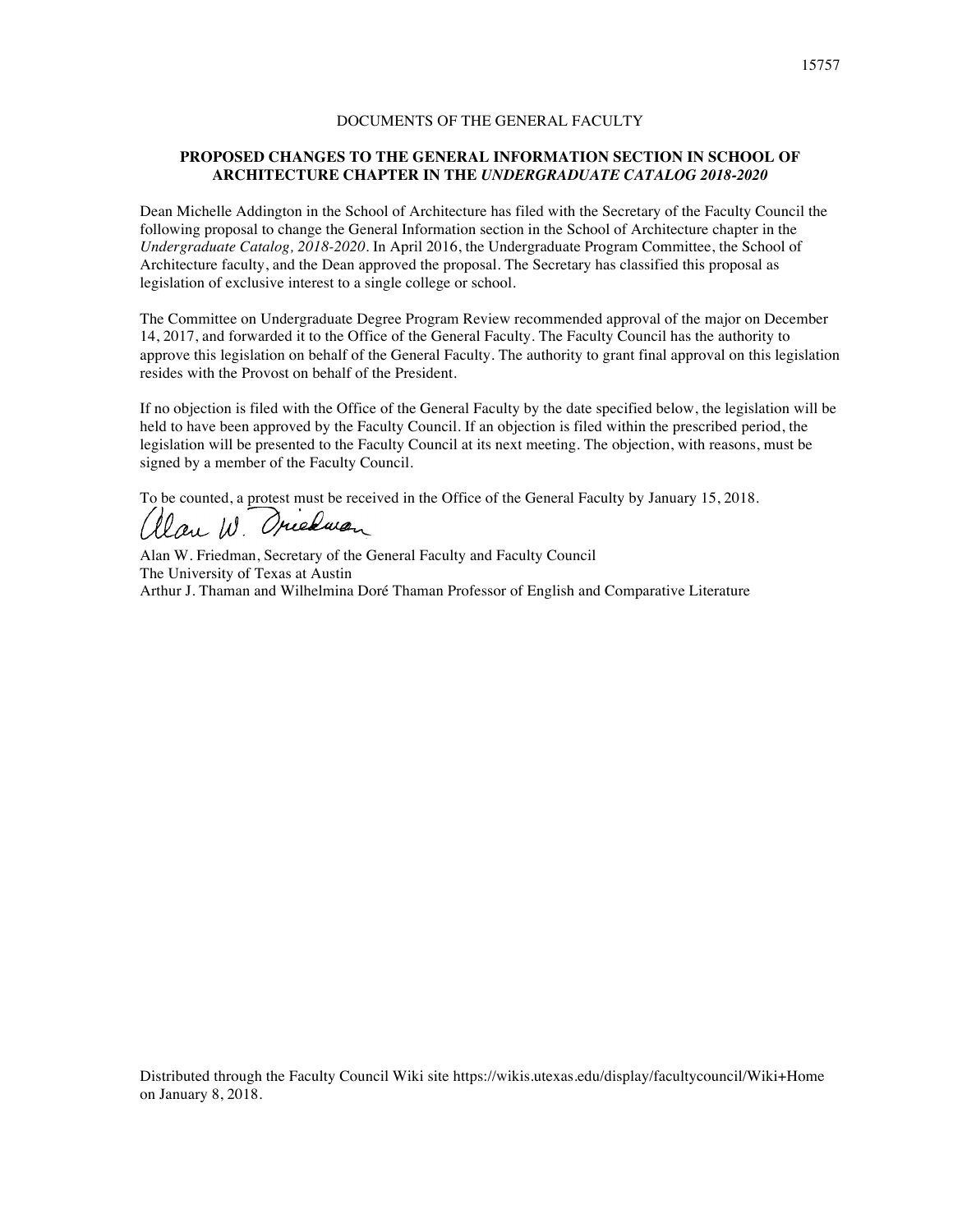# **PROPOSED CHANGES TO THE GENERAL INFORMATION SECTION IN SCHOOL OF ARCHITECTURE CHAPTER IN THE** *UNDERGRADUATE CATALOG 2018-2020*

|    | <b>TYPE OF CHANGE:</b><br>$\boxtimes$ Academic Change<br>Degree Program Change (THECB form required)                                                                                                                                                                                                                 |                                   |                                                                                                                                                                                                                                                                                                                                                                                                                                                                                                                                                                        |                                                                                                                                                                                                                            |                                                                                                                  |                                                                      |  |
|----|----------------------------------------------------------------------------------------------------------------------------------------------------------------------------------------------------------------------------------------------------------------------------------------------------------------------|-----------------------------------|------------------------------------------------------------------------------------------------------------------------------------------------------------------------------------------------------------------------------------------------------------------------------------------------------------------------------------------------------------------------------------------------------------------------------------------------------------------------------------------------------------------------------------------------------------------------|----------------------------------------------------------------------------------------------------------------------------------------------------------------------------------------------------------------------------|------------------------------------------------------------------------------------------------------------------|----------------------------------------------------------------------|--|
|    | PROPOSED CLASSIFICATION:<br>$\boxtimes$ Exclusive<br>$\Box$ General<br>$\Box$ Major                                                                                                                                                                                                                                  |                                   |                                                                                                                                                                                                                                                                                                                                                                                                                                                                                                                                                                        |                                                                                                                                                                                                                            |                                                                                                                  |                                                                      |  |
| 1. | IF THE ANSWER TO ANY OF THE FOLLOWING QUESTIONS IS YES, THE COLLEGE MUST<br>CONSULT LINDA DICKENS, DIRECTOR OF ACCREDITATION AND ASSESSMENT, TO<br>DETERMINE IF SACSCOC APPROVAL IS REQUIRED.<br>Is this a new degree program?<br>٠<br>Is this program being deleted?<br>$\bullet$<br>٠                              |                                   | Does the program offer courses that will be taught off campus?<br>Will courses in this program be delivered electronically?                                                                                                                                                                                                                                                                                                                                                                                                                                            |                                                                                                                                                                                                                            | $Yes$    <br>Yes <sub>1</sub><br>Yes  <br>Yes [                                                                  | No $\boxtimes$<br>No $\boxtimes$<br>No $\boxtimes$<br>No $\boxtimes$ |  |
| 2. | <b>EXPLAIN CHANGE TO DEGREE PROGRAM AND GIVE A DETAILED RATIONALE FOR</b><br><b>EACH INDIVIDUAL CHANGE:</b>                                                                                                                                                                                                          |                                   |                                                                                                                                                                                                                                                                                                                                                                                                                                                                                                                                                                        |                                                                                                                                                                                                                            |                                                                                                                  |                                                                      |  |
|    | The accreditation statement is being revised to meet the National Architecture Accrediting Board's<br>(NAAB) accreditation standards.                                                                                                                                                                                |                                   |                                                                                                                                                                                                                                                                                                                                                                                                                                                                                                                                                                        |                                                                                                                                                                                                                            |                                                                                                                  |                                                                      |  |
| 3. | THIS PROPOSAL INVOLVES: (Please check all that apply)<br>Courses in other colleges<br>Course in the core<br>curriculum<br>Change in admission<br>requirements (external or<br>internal)                                                                                                                              |                                   | other colleges<br>an existing program<br>department office)                                                                                                                                                                                                                                                                                                                                                                                                                                                                                                            | □ Courses in proposer's college that<br>are frequently taken by students in<br>Change in course sequencing for<br>Requirements not explicit in the<br>catalog language (e.g., lists of<br>acceptable courses maintained by | Flags                                                                                                            | Courses that have to be.<br>added to the inventory                   |  |
| 4. | <b>SCOPE OF PROPOSED CHANGE:</b><br>a.<br>b.<br>c.<br>taking classes in your college?<br>d.<br>courses in other colleges?                                                                                                                                                                                            | If yes, then how would you do so? | Does this proposal impact other colleges/schools?<br>Do you anticipate a net change in the number of students in your college?<br>If yes, how many more (or fewer) students do you expect?<br>Do you anticipate a net increase (or decrease) in the number of students from outside of your college<br>If yes, please indicate the number of students and/or class seats involved.<br>Do you anticipate a net increase (or decrease) in the number of students from your college taking<br>If yes, please indicate the number of students and/or class seats involved. |                                                                                                                                                                                                                            | Yes $\Box$ No $\boxtimes$<br>Yes $\Box$ No $\boxtimes$<br>Yes $\Box$ No $\boxtimes$<br>Yes $\Box$ No $\boxtimes$ |                                                                      |  |
|    | If 4 a, b, c, or d was answered with yes, please answer the following questions:<br>If the proposal has potential budgetary impacts for another college/school, such as requiring new<br>sections or a non-negligible increase in the number of seats offered, at least one contact must be at<br>the college-level. |                                   | How many students do you expect to be impacted?                                                                                                                                                                                                                                                                                                                                                                                                                                                                                                                        |                                                                                                                                                                                                                            |                                                                                                                  |                                                                      |  |

How many students do you expect to be impacted?

Impacted schools must be contacted and their response(s) included:

- Person communicated with:
- Date of communication:

Response: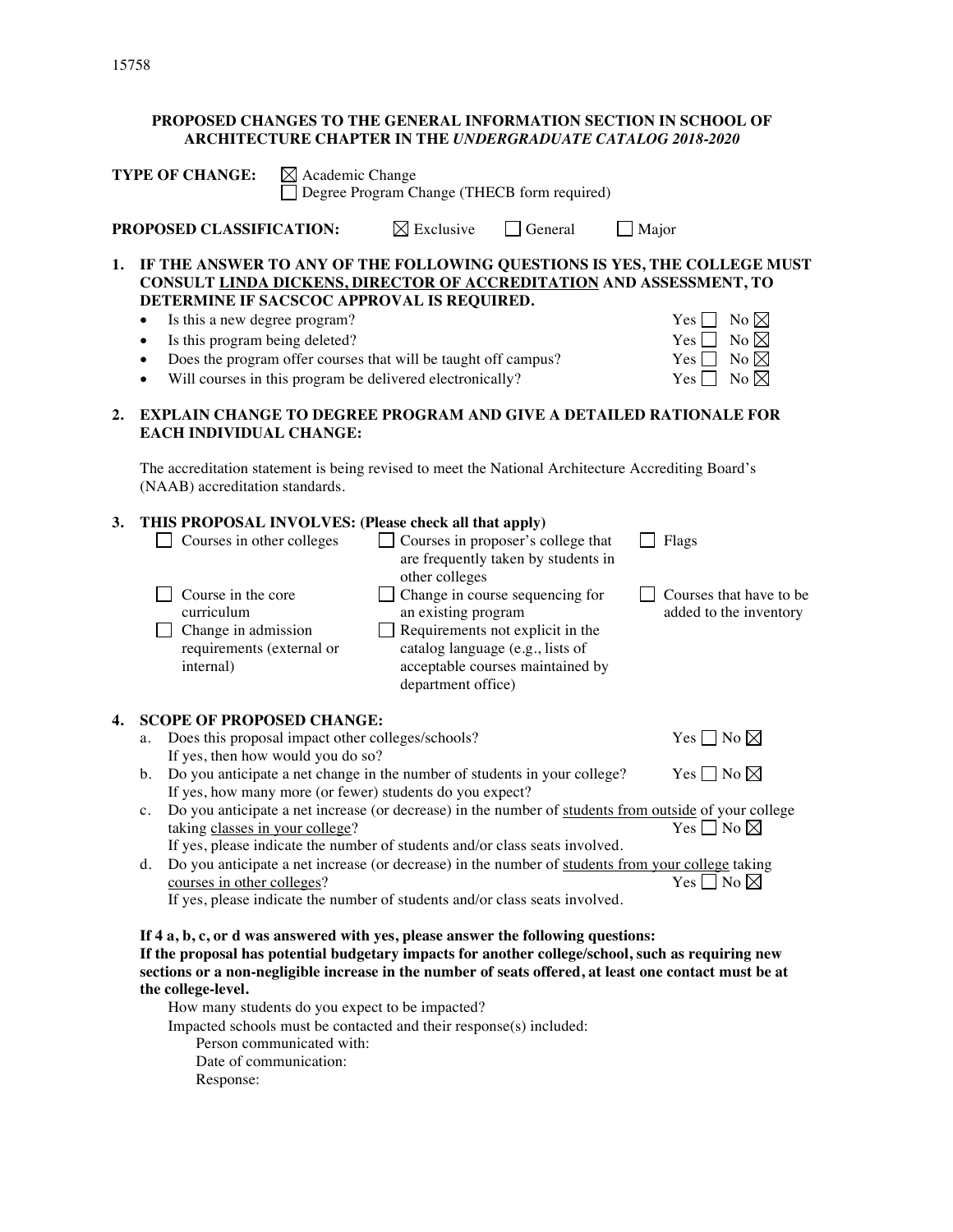e. Does this proposal involve changes to the core curriculum or other basic education requirements (42 hour core, signature courses, flags)? If yes, explain: No.

**If yes, Undergraduate Studies must be informed of the proposed changes and their response included:**

- Person communicated with: Date of communication: Response:
- f. Will this proposal change the number of hours required for degree completion? Note: THECB Semester Credit Hour Change Form required, download from URL: http://www.thecb.state.tx.us/reports/DocFetch.cfm?DocID=2419&format=doc If yes, explain: No.

# **5. COLLEGE/SCHOOL APPROVAL PROCESS**

| Department approval date: April 2016 |            | Approved by whom: Undergraduate Curriculum Committee |
|--------------------------------------|------------|------------------------------------------------------|
| College approval date:               | April 2016 | Approved by whom: Associate Dean Juan Miró           |
| Dean approval date:                  | April 2016 | Approved by whom: Interim Dean Elizabeth Danze       |

# **PROPOSED NEW CATALOG TEXT:**

# **GENERAL INFORMATION**

### **Accreditation**

The School of Architecture is a member of the Association of Collegiate Schools of Architecture and the Association of Collegiate Schools of Planning. [The Bachelor of Architecture and Master of Architecture are accredited by the National Architectural Accrediting Board and satisfy the registration requirements of the Texas Board of Architectural Examiners.]

In the United States, most registration boards require a degree from an accredited professional degree program as a prerequisite for licensure. The National Architectural Accrediting Board (NAAB), which is the sole agency authorized to accredit professional degree programs in the architecture offered by institutions with U.S. regional accreditation, recognizes three types of degrees: the Bachelor of Architecture, the Master of Architecture, and the Doctor of Architecture. A program may be granted an eight-year, three-year, or two-year term of accreditation, depending on the extent of its conformance with established institutional standards.

Doctor of Architecture and Master of Architecture degree programs may require a preprofessional undergraduate degree in architecture for admission. However, the preprofessional degree is not, by itself, recognized as an accredited degree.

The University of Texas at Austin School of Architecture offers the following NAAB-accredited degree programs:

- B. Arch. (161 undergraduate credits)
- M. Arch (preprofessional degree  $+$  sixty credits)
- M. Arch. (non-preprofessional degree  $+111$  credits)

[Next] Most recent accreditation visit for all programs: 2018]

The Bachelor of Architecture and Master of Architecture satisfy the registration requirements of the Texas Board of Architectural Examiners.

The Bachelor of Science in Interior Design satisfies the interior design registration requirements of the Texas Board of Architectural Examiners; it is accredited by the Council for Interior Design Accreditation and the National Association of Schools of Art and Design.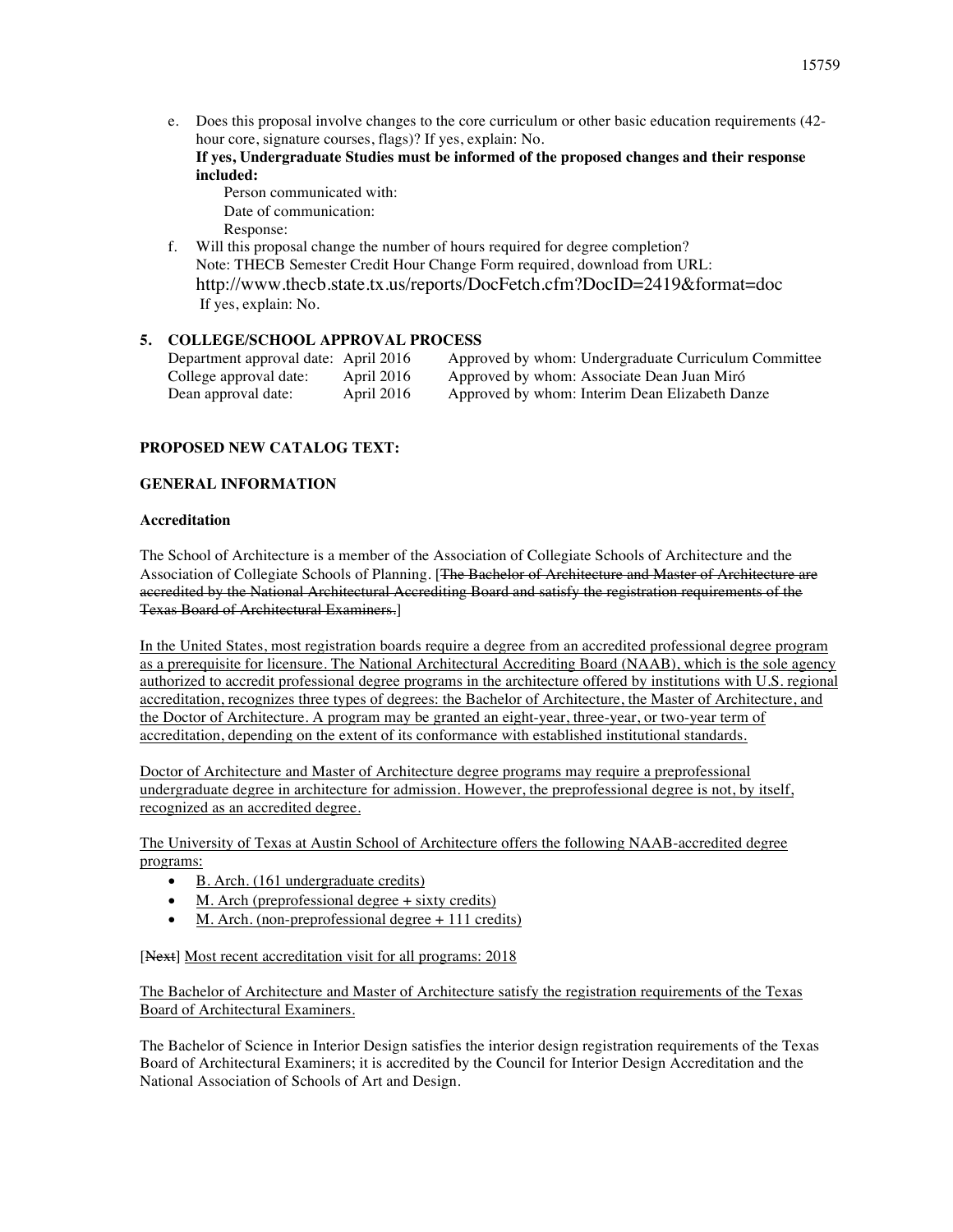The Master of Science in Community and Regional Planning is accredited by the American Planning Association.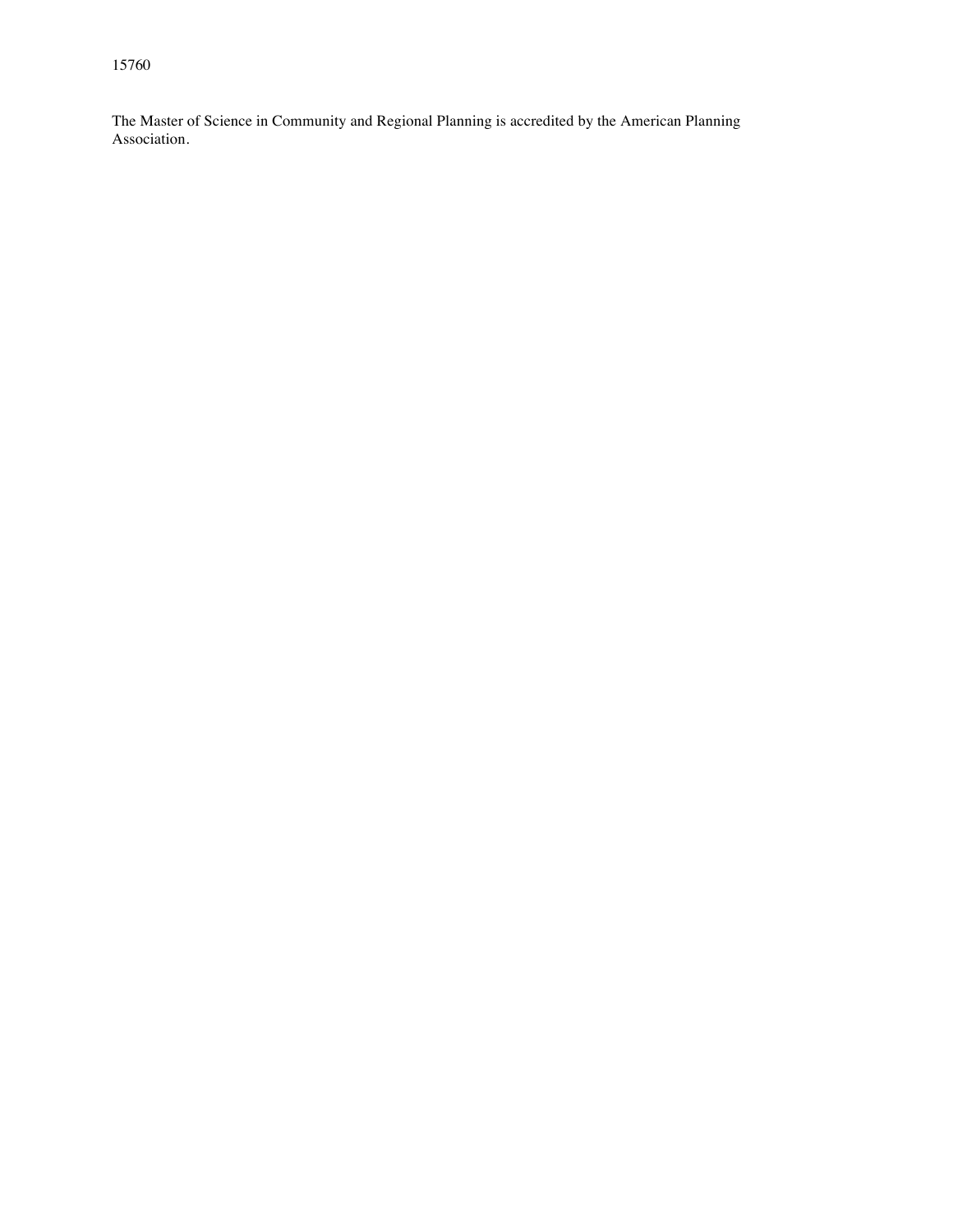#### **PROPOSED CHANGES TO THE GRADUATION SECTION IN SCHOOL OF ARCHITECTURE CHAPTER IN THE** *UNDERGRADUATE CATALOG 2018-2020*

Dean Michelle Addington in the School of Architecture has filed with the Secretary of the Faculty Council the following proposal to change the Graduation Section in the School of Architecture chapter in the *Undergraduate Catalog, 2018-2020*. In April 2016, the Undergraduate Program Committee, the School of Architecture faculty, and the Dean approved the proposal. The Secretary has classified this proposal as legislation of exclusive interest to a single college or school.

The Committee on Undergraduate Degree Program Review recommended approval of the major on December 14, 2017, and forwarded it to the Office of the General Faculty. The Faculty Council has the authority to approve this legislation on behalf of the General Faculty. The authority to grant final approval on this legislation resides with the Provost on behalf of the President.

If no objection is filed with the Office of the General Faculty by the date specified below, the legislation will be held to have been approved by the Faculty Council. If an objection is filed within the prescribed period, the legislation will be presented to the Faculty Council at its next meeting. The objection, with reasons, must be signed by a member of the Faculty Council.

To be counted, a protest must be received in the Office of the General Faculty by January 15, 2018.

Clau W. Oriedwan

Alan W. Friedman, Secretary of the General Faculty and Faculty Council The University of Texas at Austin Arthur J. Thaman and Wilhelmina Doré Thaman Professor of English and Comparative Literature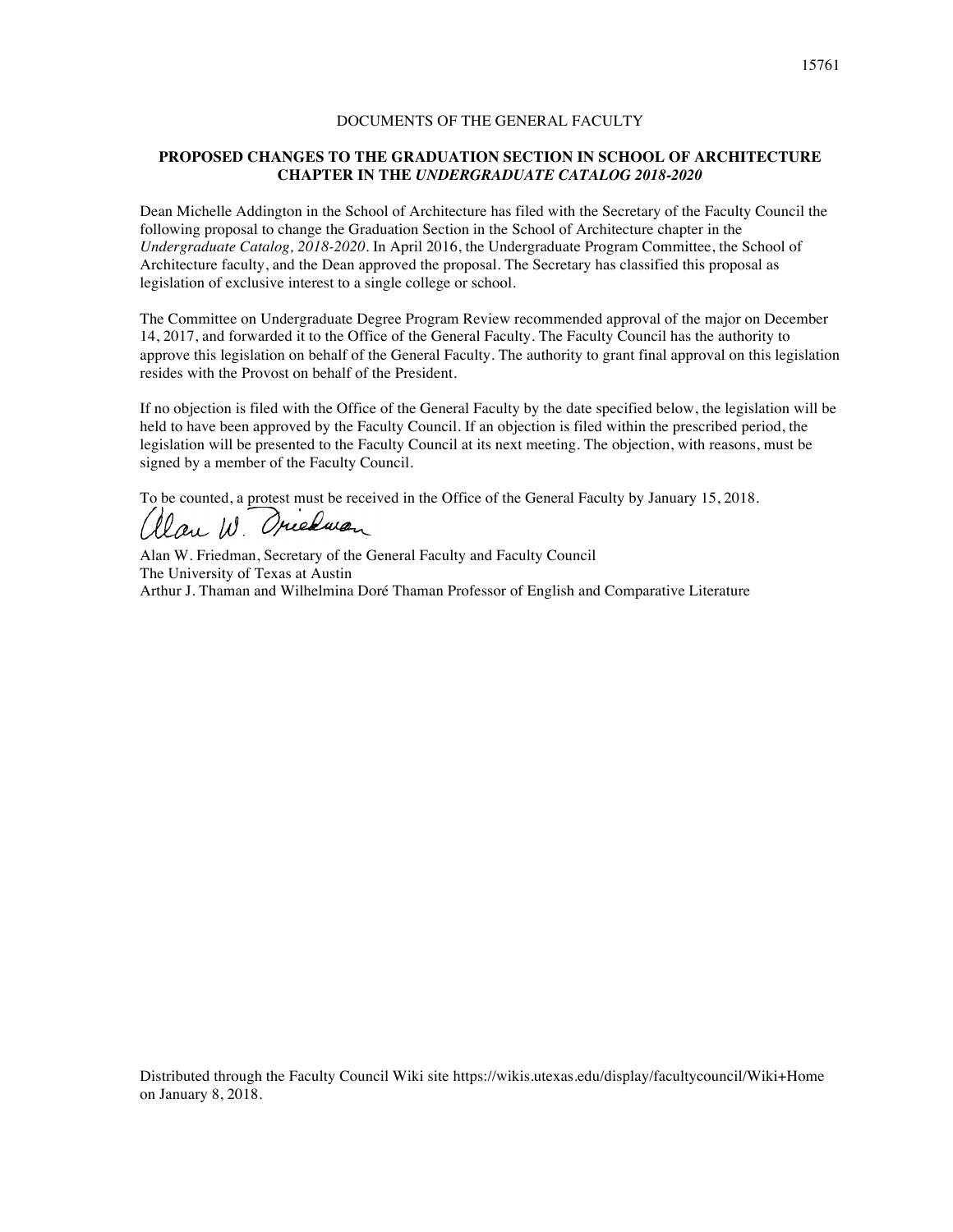# **PROPOSED CHANGES TO THE GRADUATION SECTION IN SCHOOL OF ARCHITECTURE CHAPTER IN THE** *UNDERGRADUATE CATALOG 2018-2020*

|    | $\boxtimes$ Academic Change<br><b>TYPE OF CHANGE:</b><br>Degree Program Change (THECB form required)                                                                                                                                                                                                                                                                                                                                                                                                                                                                                                                                                                                                                                                                                                                                                                     |  |  |  |  |  |
|----|--------------------------------------------------------------------------------------------------------------------------------------------------------------------------------------------------------------------------------------------------------------------------------------------------------------------------------------------------------------------------------------------------------------------------------------------------------------------------------------------------------------------------------------------------------------------------------------------------------------------------------------------------------------------------------------------------------------------------------------------------------------------------------------------------------------------------------------------------------------------------|--|--|--|--|--|
|    | PROPOSED CLASSIFICATION:<br>$\boxtimes$ Exclusive<br>General<br>Major                                                                                                                                                                                                                                                                                                                                                                                                                                                                                                                                                                                                                                                                                                                                                                                                    |  |  |  |  |  |
| 1. | IF THE ANSWER TO ANY OF THE FOLLOWING QUESTIONS IS YES, THE COLLEGE MUST<br>CONSULT LINDA DICKENS, DIRECTOR OF ACCREDITATION AND ASSESSMENT, TO<br>DETERMINE IF SACSCOC APPROVAL IS REQUIRED.<br>No $\boxtimes$<br>Is this a new degree program?<br>Yes <sub>1</sub><br>Is this program being deleted?<br>No $\boxtimes$<br>$Yes \lceil$<br>$\bullet$<br>No $\boxtimes$<br>Does the program offer courses that will be taught off campus?<br>Yes [<br>$\bullet$<br>Will courses in this program be delivered electronically?<br>No $\boxtimes$<br>$Yes$ $\Box$<br>$\bullet$                                                                                                                                                                                                                                                                                              |  |  |  |  |  |
| 2. | EXPLAIN CHANGE TO DEGREE PROGRAM AND GIVE A DETAILED RATIONALE FOR<br><b>EACH INDIVIDUAL CHANGE:</b>                                                                                                                                                                                                                                                                                                                                                                                                                                                                                                                                                                                                                                                                                                                                                                     |  |  |  |  |  |
|    | The Graduation statement was modified at the request of the Student Success Initiatives office; graduation<br>will not require students to apply to graduate.                                                                                                                                                                                                                                                                                                                                                                                                                                                                                                                                                                                                                                                                                                            |  |  |  |  |  |
| 3. | THIS PROPOSAL INVOLVES: (Please check all that apply)<br>Courses in proposer's college that<br>Courses in other colleges<br>Flags<br>are frequently taken by students in<br>other colleges<br>Change in course sequencing for<br>Course in the core<br>Courses that have to be<br>an existing program<br>curriculum<br>added to the inventory<br>Requirements not explicit in the<br>Change in admission<br>requirements (external or<br>catalog language (e.g., lists of<br>acceptable courses maintained by<br>internal)<br>department office)                                                                                                                                                                                                                                                                                                                         |  |  |  |  |  |
| 4. | <b>SCOPE OF PROPOSED CHANGE:</b><br>Yes $\square$ No $\square$<br>Does this proposal impact other colleges/schools?<br>a.<br>If yes, then how would you do so?<br>Yes $\Box$ No $\boxtimes$<br>Do you anticipate a net change in the number of students in your college?<br>$\mathbf b$ .<br>If yes, how many more (or fewer) students do you expect?<br>Do you anticipate a net increase (or decrease) in the number of students from outside of your college<br>c.<br>Yes $\Box$ No $\boxtimes$<br>taking classes in your college?<br>If yes, please indicate the number of students and/or class seats involved.<br>Do you anticipate a net increase (or decrease) in the number of students from your college taking<br>d.<br>Yes $\Box$ No $\boxtimes$<br>courses in other colleges?<br>If yes, please indicate the number of students and/or class seats involved. |  |  |  |  |  |
|    | If 4 a, b, c, or d was answered with yes, please answer the following questions:<br>If the proposal has potential budgetary impacts for another college/school, such as requiring new<br>sections or a non-negligible increase in the number of seats offered, at least one contact must be at<br>the college-level.<br>How many students do you expect to be impacted?<br>Impacted schools must be contacted and their response(s) included:<br>Person communicated with:                                                                                                                                                                                                                                                                                                                                                                                               |  |  |  |  |  |

- Date of communication:
- Response: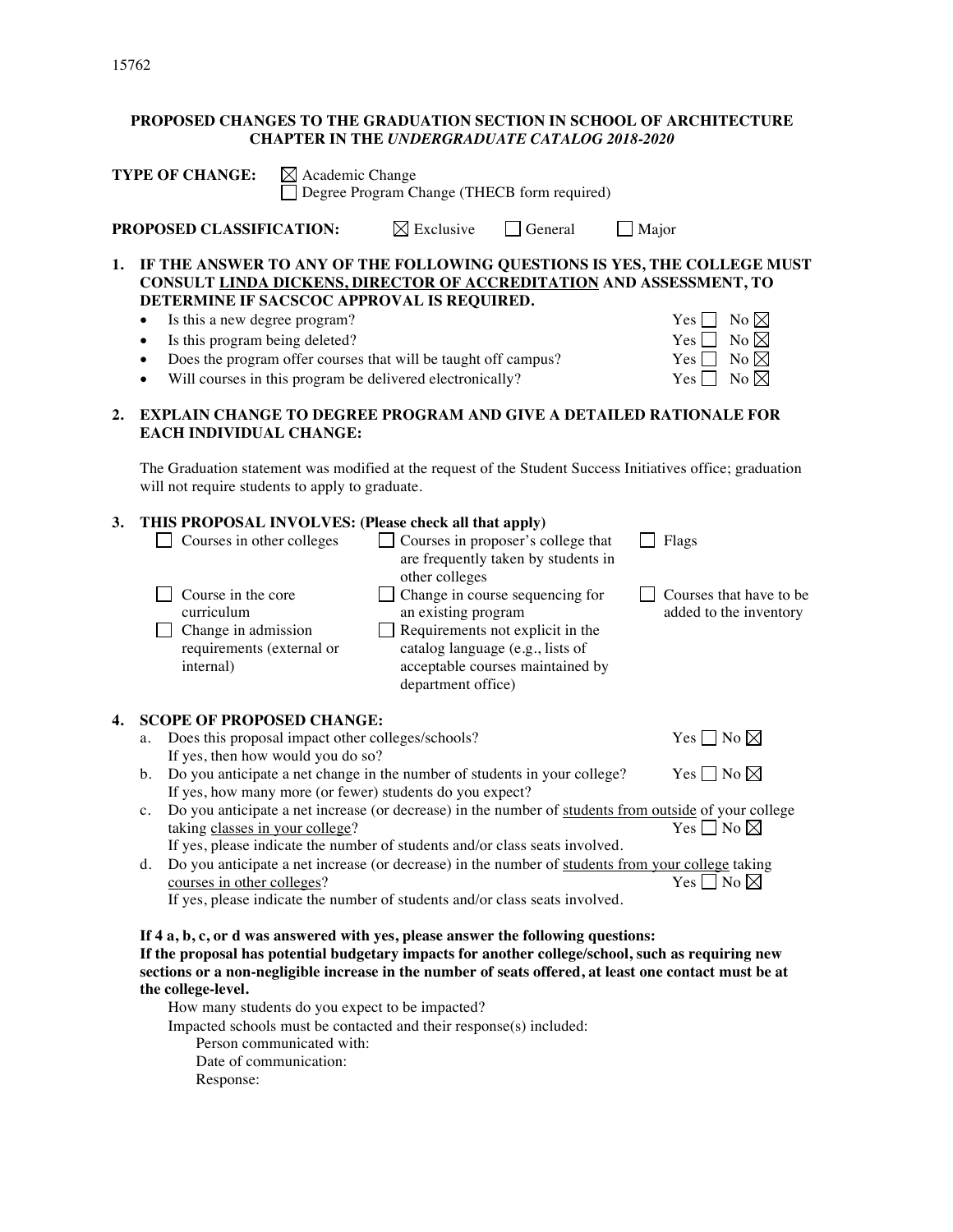e. Does this proposal involve changes to the core curriculum or other basic education requirements (42 hour core, signature courses, flags)? If yes, explain: No.

**If yes, Undergraduate Studies must be informed of the proposed changes and their response included:**

- Person communicated with: Date of communication: Response:
- f. Will this proposal change the number of hours required for degree completion? Note: THECB Semester Credit Hour Change Form required, download from URL: http://www.thecb.state.tx.us/reports/DocFetch.cfm?DocID=2419&format=doc If yes, explain: No.

# **5. COLLEGE/SCHOOL APPROVAL PROCESS**

| Department approval date: April 2016 |            | Approved by whom: Undergraduate Curriculum Committee |
|--------------------------------------|------------|------------------------------------------------------|
| College approval date:               | April 2016 | Approved by whom: Associate Dean Juan Miró           |
| Dean approval date:                  | April 2016 | Approved by whom: Interim Dean Elizabeth Danze       |

# **PROPOSED NEW CATALOG TEXT:**

# **GENERAL INFORMATION**

### **GRADUATION**

All students must fulfill the general requirements for graduation given in The University section. Students in the School of Architecture must also fulfill the following requirements.

- 1. The University requires that the student complete in residence at least sixty [60] semester hours of the coursework counted toward the degree. In the School of Architecture, thirty [30] of these sixty [60] hours must be in the major or in a field closely related to the major as approved by the dean.
- 2. A candidate for a degree must be registered at the University either in residence or in absentia the semester or summer session the degree is to be awarded [and must file an online application for the degree.] Students are encouraged to contact their academic advisor to [file the application] indicate their intent to graduate at the beginning of the semester or summer session in which they intend to graduate  $\frac{1}{2}$ ; they must file it by the deadline given in the official academic calendar].

{No further changes to this section}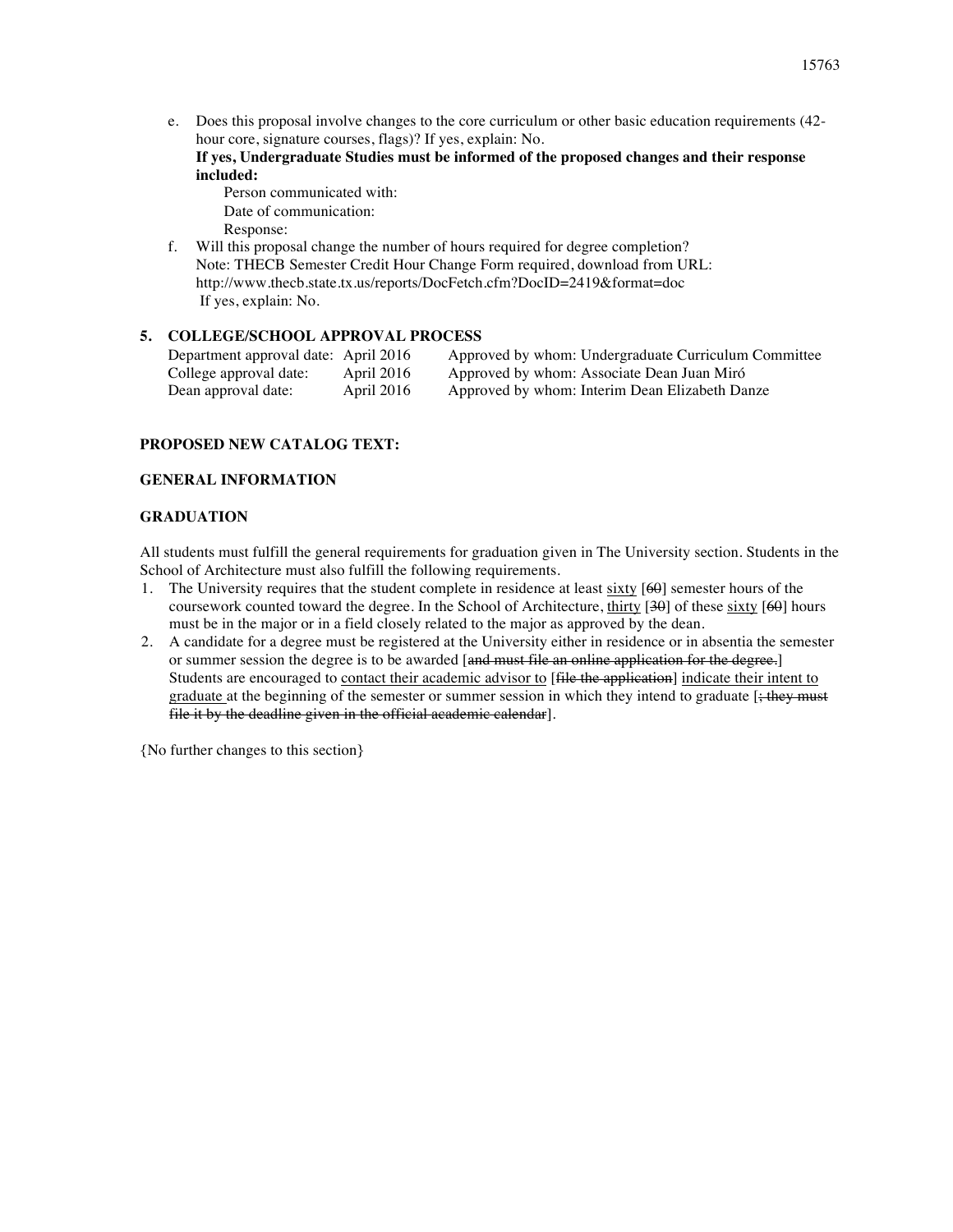### **PROPOSED CHANGES TO THE BACHELOR OF SCIENCE IN ARCHITECTURAL STUDIES DEGREE PROGRAM IN THE SCHOOL OF ARCHITECTURE CHAPTER IN THE**  *UNDERGRADUATE CATALOG 2018-2020*

Dean Michelle Addington in the School of Architecture has filed with the Secretary of the Faculty Council the following proposal to change the BS in Architectural Studies Degree Program in the School of Architecture chapter in the *Undergraduate Catalog, 2018-2020*. In April 2016, the Undergraduate Program Committee, the faculty in the School of Architecture, and the Dean approved the proposal. The Secretary has classified this proposal as legislation of exclusive interest to a single college or school.

The Committee on Undergraduate Degree Program Review recommended approval of the major on December 14, 2017, and forwarded it to the Office of the General Faculty. The Faculty Council has the authority to approve this legislation on behalf of the General Faculty. The authority to grant final approval on this legislation resides with the Provost on behalf of the President.

If no objection is filed with the Office of the General Faculty by the date specified below, the legislation will be held to have been approved by the Faculty Council. If an objection is filed within the prescribed period, the legislation will be presented to the Faculty Council at its next meeting. The objection, with reasons, must be signed by a member of the Faculty Council.

To be counted, a protest must be received in the Office of the General Faculty by January 15, 2018.<br>( $\ell$ lau  $\mu$ . Operation

Alan W. Friedman, Secretary of the General Faculty and Faculty Council The University of Texas at Austin Arthur J. Thaman and Wilhelmina Doré Thaman Professor of English and Comparative Literature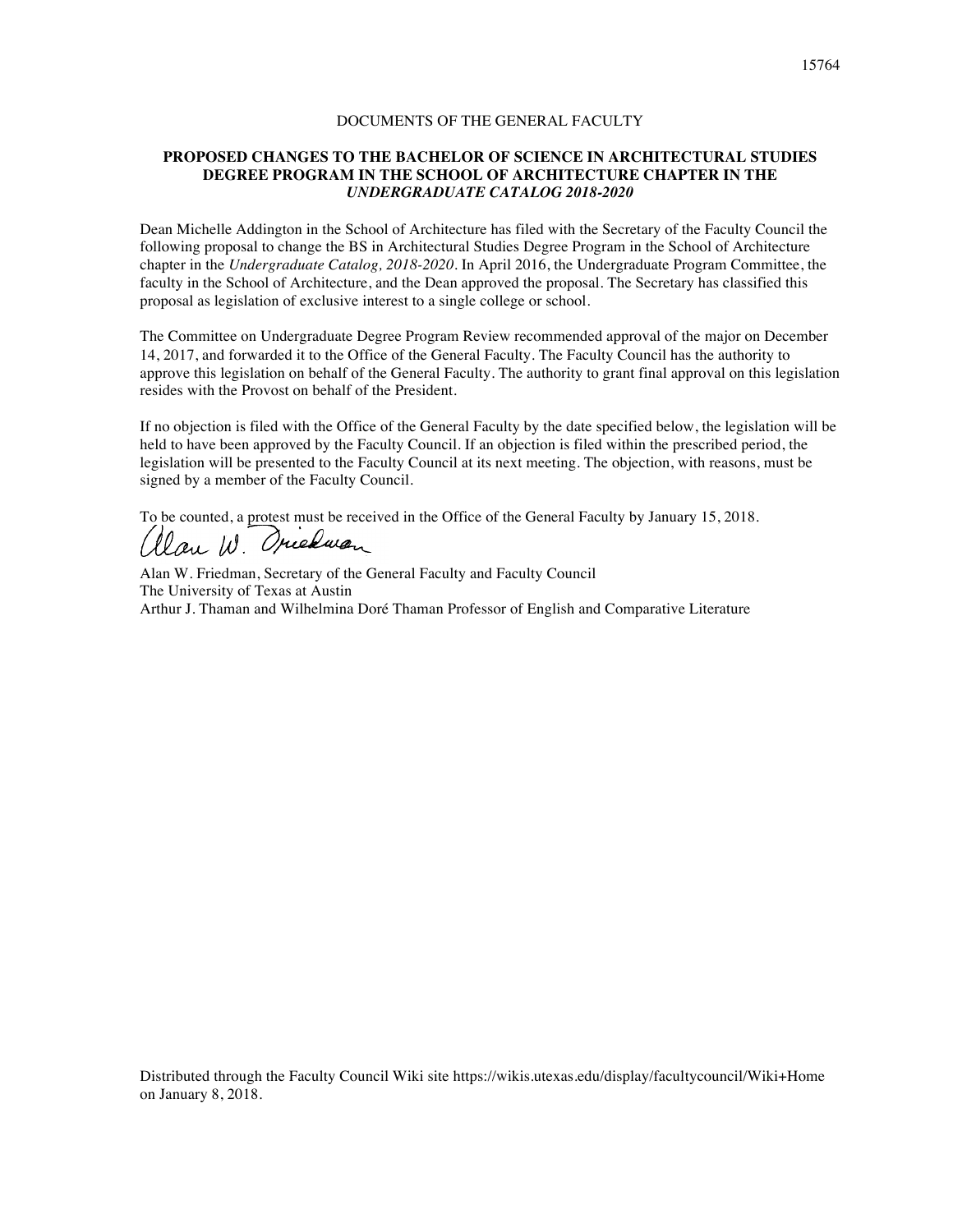### **PROPOSED CHANGES TO THE BACHELOR OF SCIENCE IN ARCHITECTURAL STUDIES DEGREE PROGRAM IN THE SCHOOL OF ARCHITECTURE CHAPTER IN THE**  *UNDERGRADUATE CATALOG 2018-2020*

|    | <b>TYPE OF CHANGE:</b><br>$\boxtimes$ Academic Change<br>Degree Program Change (THECB form required) |                                                                                                                                |                           |                                                                                                                                                                           |                                                                                                                                                                                                                          |                                                                                                                                                                                                                                                                                    |
|----|------------------------------------------------------------------------------------------------------|--------------------------------------------------------------------------------------------------------------------------------|---------------------------|---------------------------------------------------------------------------------------------------------------------------------------------------------------------------|--------------------------------------------------------------------------------------------------------------------------------------------------------------------------------------------------------------------------|------------------------------------------------------------------------------------------------------------------------------------------------------------------------------------------------------------------------------------------------------------------------------------|
|    |                                                                                                      | PROPOSED CLASSIFICATION:                                                                                                       |                           | $\boxtimes$ Exclusive                                                                                                                                                     | General                                                                                                                                                                                                                  | $\Box$ Major                                                                                                                                                                                                                                                                       |
| 1. | $\bullet$<br>$\bullet$<br>$\bullet$<br>$\bullet$                                                     | Is this a new degree program?<br>Is this program being deleted?                                                                |                           | DETERMINE IF SACSCOC APPROVAL IS REQUIRED.<br>Does the program offer courses that will be taught off campus?<br>Will courses in this program be delivered electronically? |                                                                                                                                                                                                                          | IF THE ANSWER TO ANY OF THE FOLLOWING QUESTIONS IS YES, THE COLLEGE MUST<br>CONSULT LINDA DICKENS, DIRECTOR OF ACCREDITATION AND ASSESSMENT, TO<br>No $\boxtimes$<br>Yes <sub>l</sub><br>No $\boxtimes$<br>Yes  <br>No $\boxtimes$<br>$Yes \Box$<br>No $\boxtimes$<br>$Yes$ $\Box$ |
| 2. |                                                                                                      | Architecture.                                                                                                                  |                           |                                                                                                                                                                           |                                                                                                                                                                                                                          | <b>EXPLAIN CHANGE TO DEGREE PROGRAM AND GIVE A DETAILED RATIONALE FOR</b><br><b>EACH INDIVIDUAL CHANGE:</b> Changes in course numbering of design studios in the School of                                                                                                         |
| 3. |                                                                                                      | Courses in other colleges<br>Course in the core<br>curriculum<br>Change in admission<br>requirements (external or<br>internal) |                           | THIS PROPOSAL INVOLVES: (Please check all that apply)<br>other colleges<br>an existing program<br>department office)                                                      | Courses in proposer's college that<br>are frequently taken by students in<br>Change in course sequencing for<br>Requirements not explicit in the<br>catalog language (e.g., lists of<br>acceptable courses maintained by | Flags<br>Courses that have to be<br>added to the inventory                                                                                                                                                                                                                         |
| 4. |                                                                                                      | <b>SCOPE OF PROPOSED CHANGE:</b>                                                                                               |                           |                                                                                                                                                                           |                                                                                                                                                                                                                          |                                                                                                                                                                                                                                                                                    |
|    | a.                                                                                                   |                                                                                                                                |                           | Does this proposal impact other colleges/schools?                                                                                                                         |                                                                                                                                                                                                                          | Yes $\Box$ No $\boxtimes$                                                                                                                                                                                                                                                          |
|    | b.                                                                                                   | If yes, then how would you do so?                                                                                              |                           |                                                                                                                                                                           | Do you anticipate a net change in the number of students in your college?                                                                                                                                                | Yes $\Box$ No $\boxtimes$                                                                                                                                                                                                                                                          |
|    |                                                                                                      |                                                                                                                                |                           | If yes, how many more (or fewer) students do you expect?                                                                                                                  |                                                                                                                                                                                                                          |                                                                                                                                                                                                                                                                                    |
|    | c.                                                                                                   | taking classes in your college?                                                                                                |                           |                                                                                                                                                                           | If yes, please indicate the number of students and/or class seats involved.                                                                                                                                              | Do you anticipate a net increase (or decrease) in the number of students from outside of your college<br>Yes $\square$ No $\square$                                                                                                                                                |
|    | d.                                                                                                   |                                                                                                                                |                           |                                                                                                                                                                           |                                                                                                                                                                                                                          | Do you anticipate a net increase (or decrease) in the number of students from your college taking                                                                                                                                                                                  |
|    |                                                                                                      | courses in other colleges?                                                                                                     |                           |                                                                                                                                                                           | If yes, please indicate the number of students and/or class seats involved.                                                                                                                                              | Yes $\square$ No $\square$                                                                                                                                                                                                                                                         |
|    |                                                                                                      | the college-level.<br>Date of communication:<br>Response:                                                                      | Person communicated with: | How many students do you expect to be impacted?<br>Impacted schools must be contacted and their response(s) included:                                                     | If 4 a, b, c, or d was answered with yes, please answer the following questions:                                                                                                                                         | If the proposal has potential budgetary impacts for another college/school, such as requiring new<br>sections or a non-negligible increase in the number of seats offered, at least one contact must be at                                                                         |

e. Does this proposal involve changes to the core curriculum or other basic education requirements (42 hour core, signature courses, flags)? If yes, explain: No.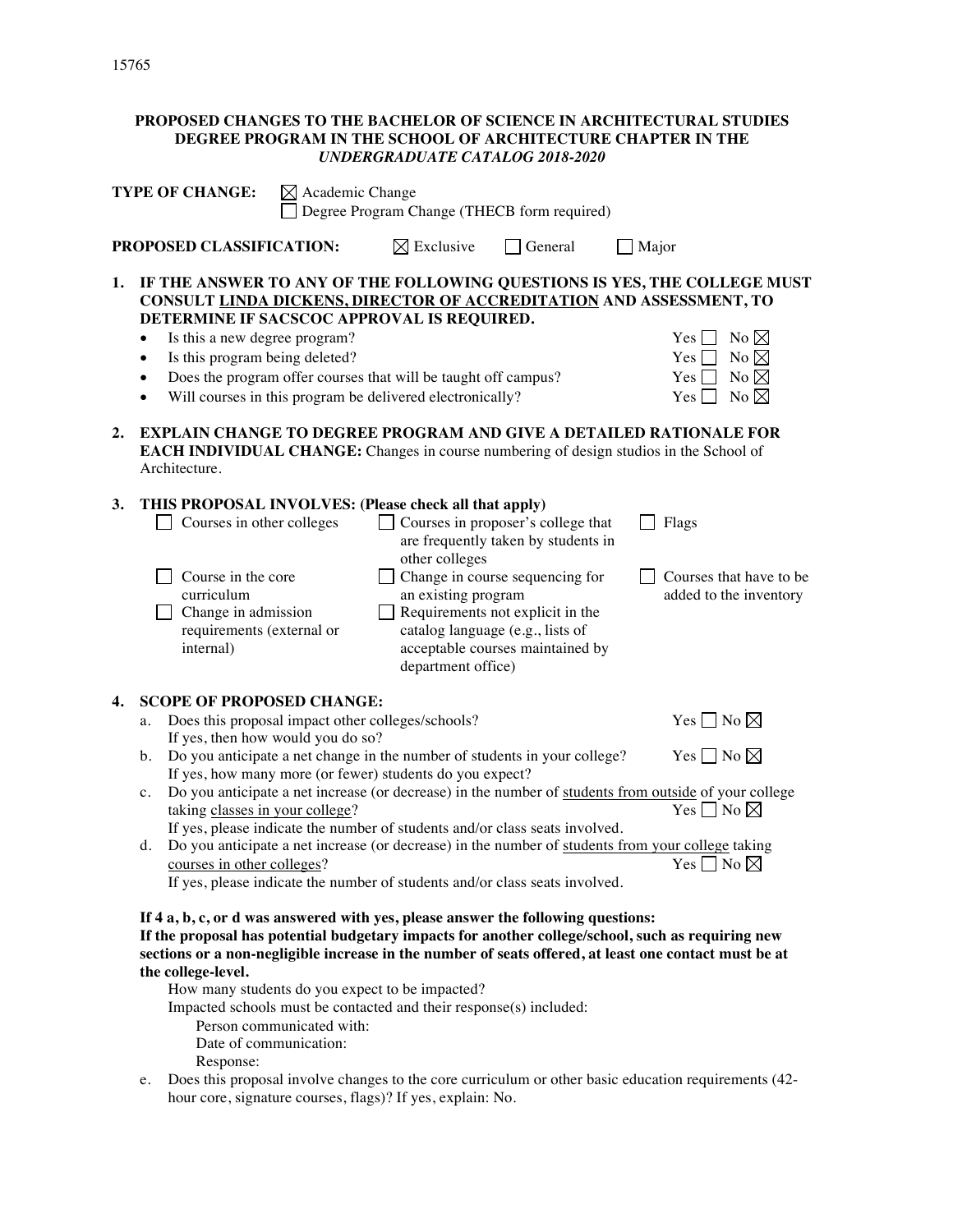### **If yes, Undergraduate Studies must be informed of the proposed changes and their response included:**

Person communicated with: Date of communication: Response:

f. Will this proposal change the number of hours required for degree completion? Note: THECB Semester Credit Hour Change Form required, download from URL: http://www.thecb.state.tx.us/reports/DocFetch.cfm?DocID=2419&format=doc If yes, explain: No.

# **5. COLLEGE/SCHOOL APPROVAL PROCESS**

| Department approval date: | April 2016 | Undergraduate Curriculum Committee |
|---------------------------|------------|------------------------------------|
| College approval date:    | April 2016 | Associate Dean Juan Miró           |
| Dean approval date:       | April 2016 | Interim Dean Elizabeth Danze       |

# **PROPOSED NEW CATALOG TEXT:**

### **BACHELOR OF SCIENCE IN ARCHITECTURAL STUDIES**

The four-year, pre-professional Bachelor of Science in Architectural Studies (BSArchStds) degree program, with an optional architectural history track, is an excellent platform for future graduate studies in architecture and associated fields. The required coursework is concentrated in the first three years, leaving the fourth year to develop the student's career interests.

Applicants for admission to this program must fulfill the Requirements for Admission to the School of Architecture.

The Bachelor of Science in Architectural Studies alone does not fulfill the educational requirements for registration as an architect. Students interested in pursuing registration must complete a first-professional degree in architecture.

### **Curriculum**

A total of at least 125 hours of coursework is required for the Bachelor of Science in Architectural Studies.

All students must complete the University's Core Curriculum as well as the courses listed in the following table. In some cases, a course that is required for the BSArchStds may also be counted toward the core curriculum; these courses are identified below.

#### **Hours**

| Architecture                  |                                                              |   |  |  |  |  |
|-------------------------------|--------------------------------------------------------------|---|--|--|--|--|
| Design                        |                                                              |   |  |  |  |  |
| <b>ARC 310K</b>               | Design I                                                     | 3 |  |  |  |  |
| ARC 310L                      | Design II                                                    | 3 |  |  |  |  |
| ARC [320K] 320D               | [Design III] Intermediate Studio I                           | 3 |  |  |  |  |
| ARC [520L]520E<br>or ARC 520G | [Design IV] Intermediate Studio II<br>Intermediate Studio IV | 5 |  |  |  |  |
| ARC [520M]520F                | [Design V] Intermediate Studio III                           | 5 |  |  |  |  |
| <b>Visual communication</b>   |                                                              |   |  |  |  |  |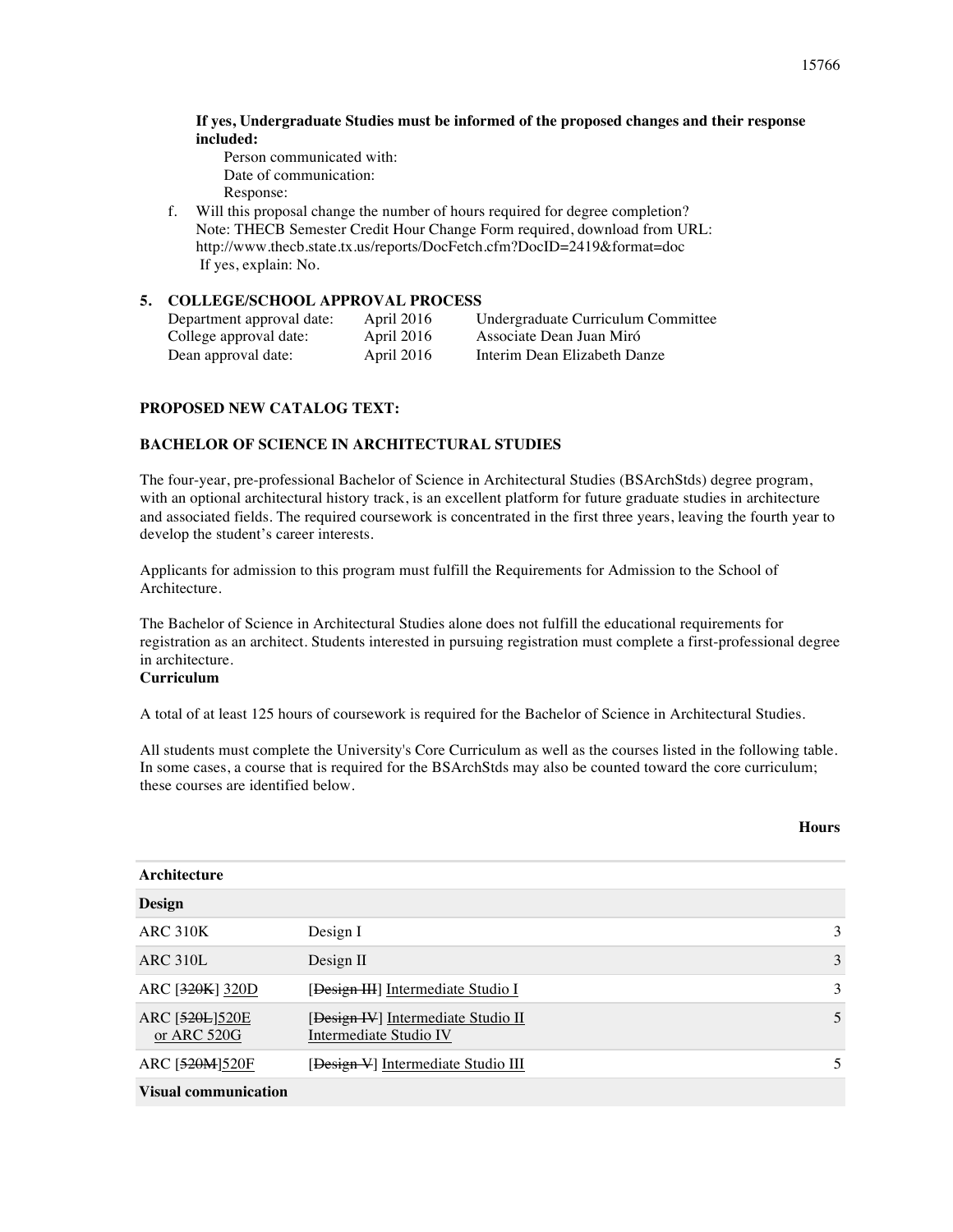| <b>ARC 311K</b>                                                                                                                                               | Visual Communication I                                                                                                 | 3              |  |  |  |  |
|---------------------------------------------------------------------------------------------------------------------------------------------------------------|------------------------------------------------------------------------------------------------------------------------|----------------|--|--|--|--|
| <b>ARC 311L</b>                                                                                                                                               | Visual Communication II                                                                                                | 3              |  |  |  |  |
| <b>ARC 221K</b>                                                                                                                                               | Visual Communication III                                                                                               | $\overline{2}$ |  |  |  |  |
| <b>Design theory</b>                                                                                                                                          |                                                                                                                        |                |  |  |  |  |
| ARC 327A-Z series<br>course or 350R                                                                                                                           | Topics in Design Theory                                                                                                | 3              |  |  |  |  |
| Site design                                                                                                                                                   |                                                                                                                        |                |  |  |  |  |
| <b>ARC 333</b>                                                                                                                                                | Site Design                                                                                                            | 3              |  |  |  |  |
| <b>Environmental controls</b>                                                                                                                                 |                                                                                                                        |                |  |  |  |  |
| <b>ARC 334K</b>                                                                                                                                               | <b>Environmental Controls I</b>                                                                                        | 3              |  |  |  |  |
| Construction                                                                                                                                                  |                                                                                                                        |                |  |  |  |  |
| <b>ARC 415K</b>                                                                                                                                               | Construction I                                                                                                         | 4              |  |  |  |  |
| <b>ARC 415L</b>                                                                                                                                               | <b>Construction II</b>                                                                                                 | 4              |  |  |  |  |
| <b>ARC 435K</b>                                                                                                                                               | Construction III                                                                                                       | 4              |  |  |  |  |
| <b>History</b>                                                                                                                                                |                                                                                                                        |                |  |  |  |  |
| <b>ARC 308</b>                                                                                                                                                | Architecture and Society (visual and performing arts)                                                                  | 3              |  |  |  |  |
| <b>ARC 318K</b>                                                                                                                                               | World Architecture: Origins to 1750                                                                                    | 3              |  |  |  |  |
| <b>ARC 318L</b>                                                                                                                                               | World Architecture: The Industrial Revolution to the Present                                                           | 3              |  |  |  |  |
| ARC 342A-Z series<br>course or 368R                                                                                                                           | Topics in the History of Architecture                                                                                  | 3              |  |  |  |  |
| [Core Curriculum] Other Degree Requirements                                                                                                                   |                                                                                                                        |                |  |  |  |  |
| M 408C                                                                                                                                                        | Differential and Integral Calculus (meets the mathematics requirement of the<br>core curriculum)                       | $\overline{4}$ |  |  |  |  |
| <b>PHY 302K</b>                                                                                                                                               | General Physics Technical Course: Mechanics, Heat, and Sound (physics<br>sequence meets part I science and technology) | 3              |  |  |  |  |
| or PHY 303K                                                                                                                                                   | <b>Engineering Physics I</b>                                                                                           |                |  |  |  |  |
| <b>PHY 102M</b>                                                                                                                                               | Laboratory for Physics 302K                                                                                            | $\mathbf{1}$   |  |  |  |  |
| or PHY 103M                                                                                                                                                   | Laboratory for Physics 303K                                                                                            |                |  |  |  |  |
| <b>PHY 302L</b>                                                                                                                                               | General Physics Technical Course: Electricity and Magnetism, Light,<br>Atomic and Nuclear Physics                      | 3              |  |  |  |  |
| or PHY 303L                                                                                                                                                   | Engineering Physics II                                                                                                 |                |  |  |  |  |
| <b>PHY 102N</b>                                                                                                                                               | Laboratory for Physics 302L                                                                                            | 1              |  |  |  |  |
| or PHY 103N                                                                                                                                                   | Laboratory for Physics 303L                                                                                            |                |  |  |  |  |
| 3<br>Upper-division humanities [elective] course in literature, foreign language, philosophy, or another field<br>approved by the undergraduate dean's office |                                                                                                                        |                |  |  |  |  |
| Philosophy [elective] course<br>3                                                                                                                             |                                                                                                                        |                |  |  |  |  |
| Electives (foreign language courses that are used to remove an admission deficiency may not be used to<br>20                                                  |                                                                                                                        |                |  |  |  |  |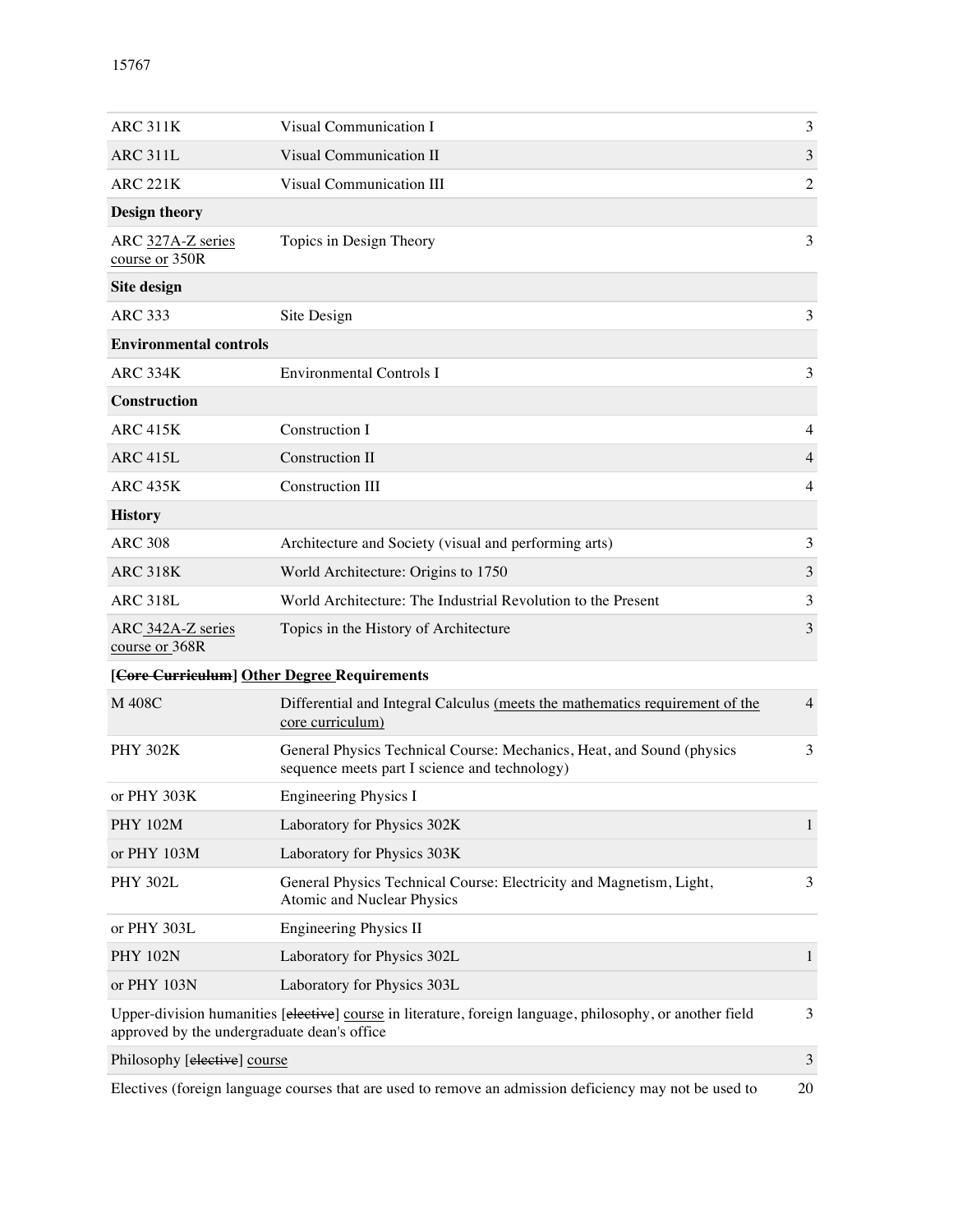#### 15768

| fulfill this requirement and may not be counted toward the degree) |  |
|--------------------------------------------------------------------|--|
| Additional coursework to satisfy the core curriculum               |  |
| <b>Total Hours</b>                                                 |  |
|                                                                    |  |

### **Electives**

Twenty-six semester hours of electives are required for the completion of the Bachelor of Science in Architectural Studies degree program. These electives consist of three hours of upper-division coursework in humanities, three hours in philosophy, and twenty [20] additional open elective hours, generally completed outside the School of Architecture. Students pursuing the architectural history track must take eighteen [18] of their twenty [20] hours of open electives in architectural history. Up to six hours of related coursework taken at the University, and approved by the program director, may be used to fulfill the elective requirement.

# **SUGGESTED ARRANGEMENT OF COURSES**

**First Year**

| Hours Second Term | <b>Hours</b> |
|-------------------|--------------|
| 3 ARC 310L        | 3            |
| 3 ARC 311L        | 3            |
| 3 ARC 318K        | 3            |
| 4 PHY 302K        | 3            |
| 3 PHY 102M        |              |
| <b>RHE 306</b>    | 3            |
|                   |              |

16 16

### **Second Year**

| <b>First Term</b> |    | Hours Second Term         | Hours |
|-------------------|----|---------------------------|-------|
| ARC [320K] 320D   |    | 3 ARC [520L] 520E or 520G | 5.    |
| <b>ARC 221K</b>   |    | 2 ARC 415L                | 4     |
| ARC 415K          |    | 4 ARC 333                 | 3     |
| <b>ARC 318L</b>   |    | 3 HIS 315K                | 3     |
| <b>PHY 302L</b>   | 3  |                           |       |
| <b>PHY 102N</b>   |    |                           |       |
|                   | 16 |                           | 15    |

#### **Third Year**

| <b>First Term</b>                | <b>Hours</b> Second Term           | <b>Hours</b>  |
|----------------------------------|------------------------------------|---------------|
| ARC [520M] 520F                  | 5 ARC 327A-Z series course or 350R | $\mathcal{R}$ |
| ARC 435K                         | 4 Electives                        | 12            |
| <b>ARC 334K</b>                  |                                    |               |
| ARC 342A-Z series course or 368R | ٦                                  |               |
|                                  | 15                                 | 15            |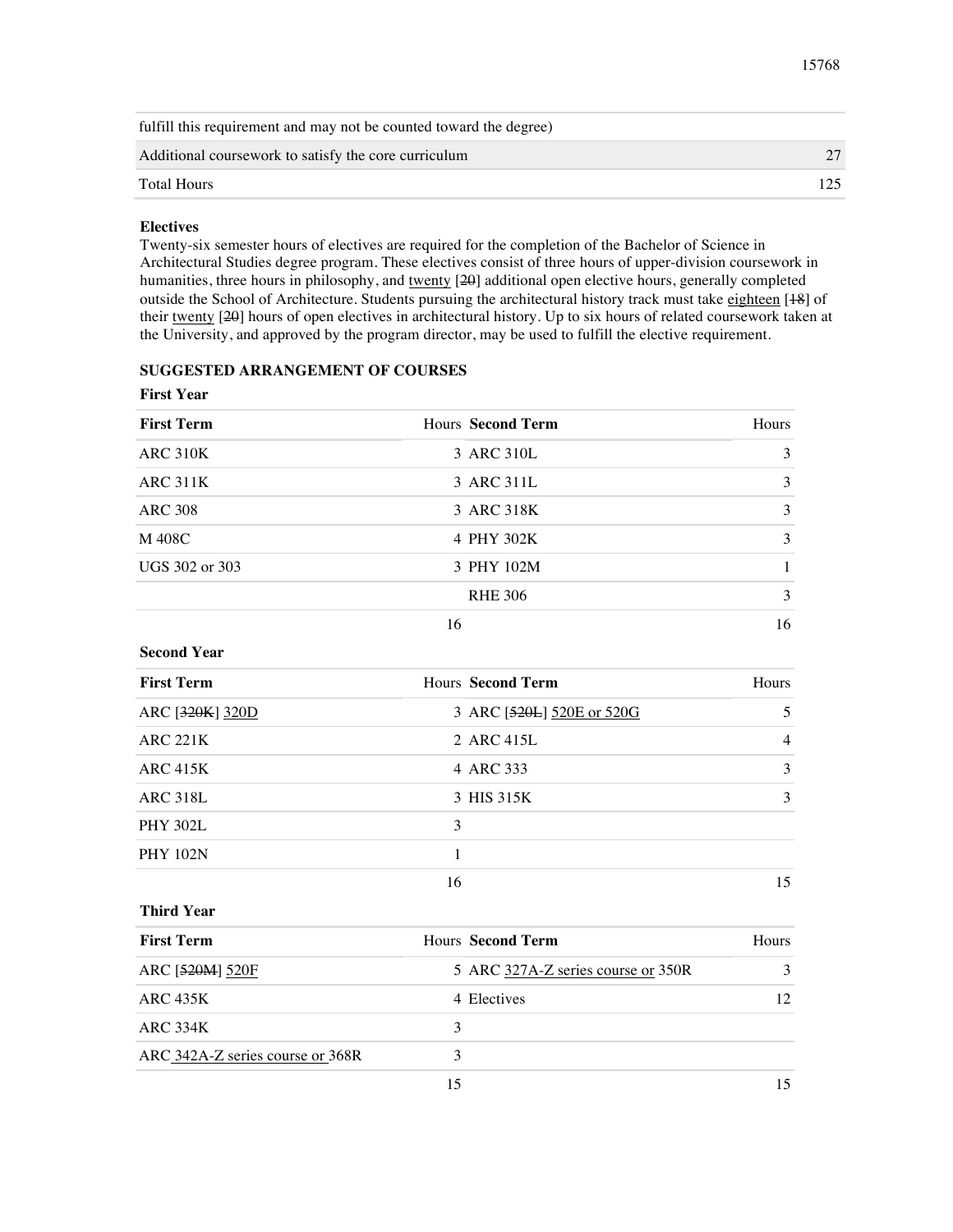# **Fourth Year**

| <b>First Term</b>                                          |    | Hours Second Term                                         | Hours |
|------------------------------------------------------------|----|-----------------------------------------------------------|-------|
| GOV 310L                                                   |    | 3 E 316L, 316M, 316N, or 316P                             | 3     |
| <b>HIS 315L</b>                                            |    | 3 GOV 312L                                                | 3     |
| Philosophy [elective] course                               |    | 3 Approved upper-division humanities<br>[elective] course | 3     |
| Science and technology, part II, core<br>course            |    | 3 Electives                                               | 8     |
| Social and [behavorial]<br>behavioral sciences core course | 3  |                                                           |       |
|                                                            | 15 |                                                           | 17    |

Total credit hours: 125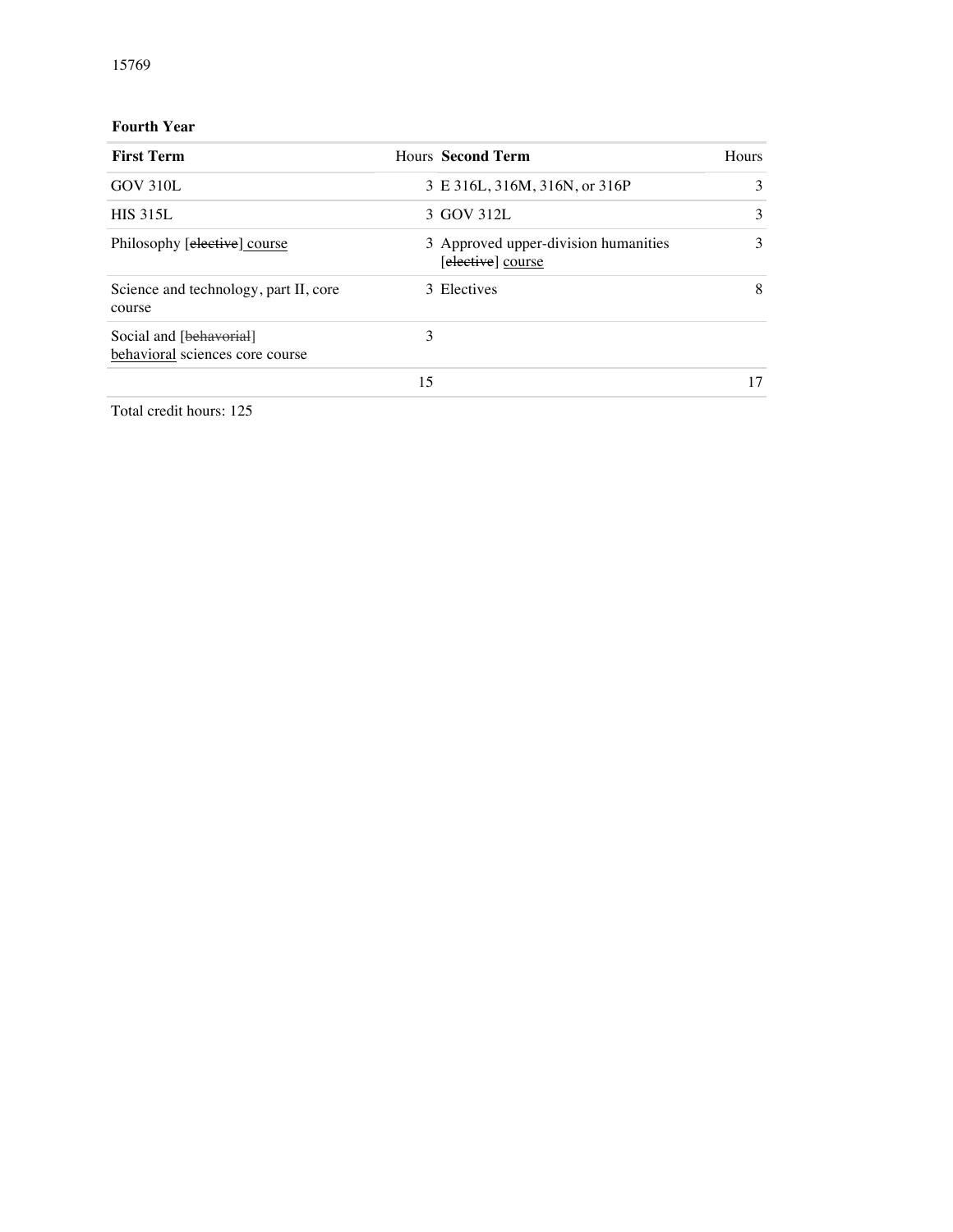# **REQUEST TO ADD A TRANSCRIPT-RECOGNIZED UNDERGRADUATE ACADEMIC LANDSCAPE STUDIES MINOR IN THE SCHOOL OF ARCHITECTURE CHAPTER IN THE**  *UNDERGRADUATE CATALOG 2018-2020*

Dean Michelle Addington in the School of Architecture has filed with the Secretary of the Faculty Council the following proposal to create a transcript-recognized Landscape Studies Minor in the School of Architecture chapter in the *Undergraduate Catalog, 2018-2020*. On September 29, 2017, the Undergraduate Program Committee, the faculty in the School of Architecture, and the Dean approved the proposal. The Secretary has classified this proposal as legislation of exclusive interest to only one college or school.

The Committee on Undergraduate Degree Program Review recommended approval of the major on December 14, 2017, and forwarded it to the Office of the General Faculty. The Faculty Council has the authority to approve this legislation on behalf of the General Faculty. The authority to grant final approval on this legislation resides with the Provost on behalf of the President.

If no objection is filed with the Office of the General Faculty by the date specified below, the legislation will be held to have been approved by the Faculty Council. If an objection is filed within the prescribed period, the legislation will be presented to the Faculty Council at its next meeting. The objection, with reasons, must be signed by a member of the Faculty Council.

To be counted, a protest must be received in the Office of the General Faculty by January 15, 2018.

Alan W. Friedman, Secretary of the General Faculty and Faculty Council The University of Texas at Austin Arthur J. Thaman and Wilhelmina Doré Thaman Professor of English and Comparative Literature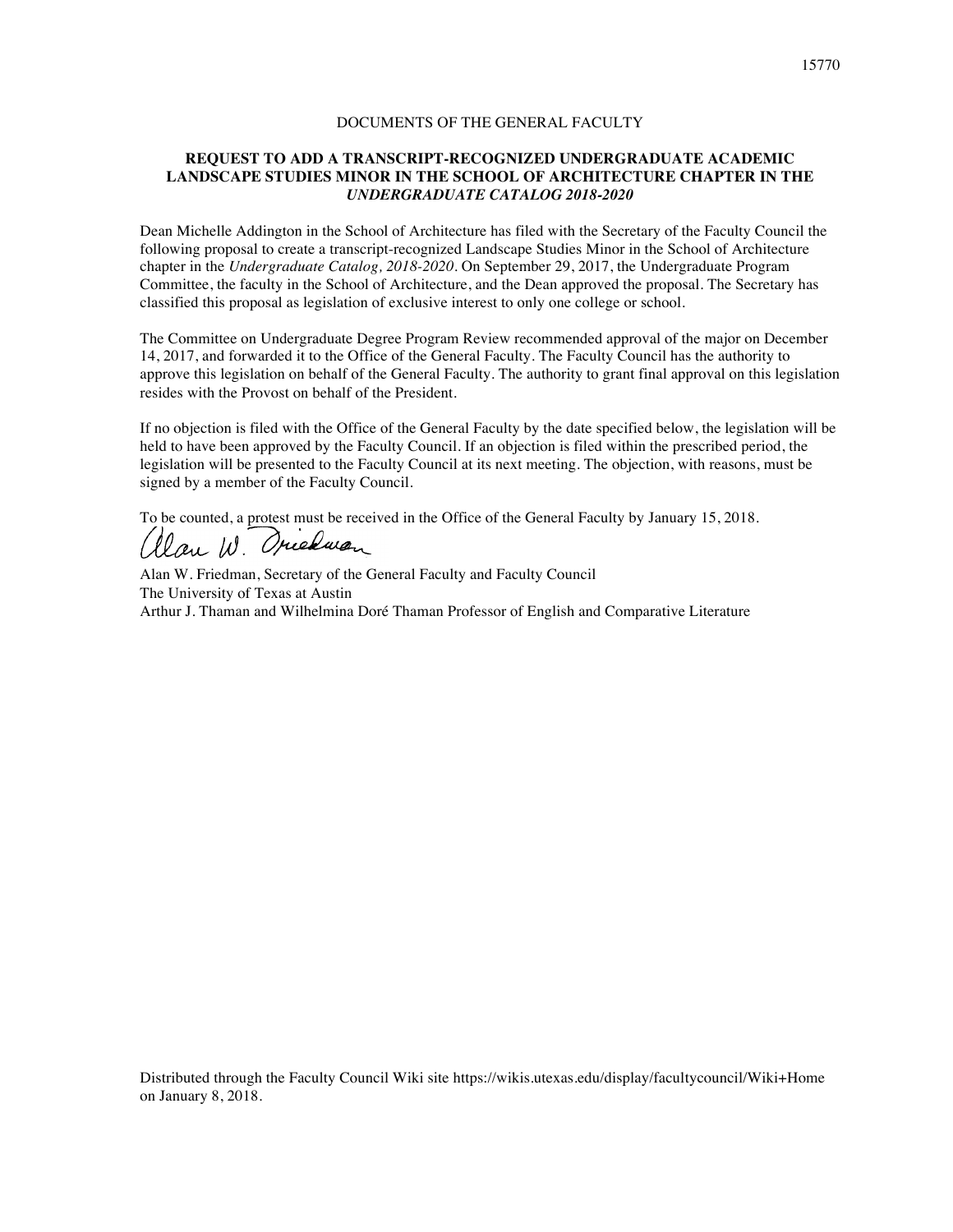# **REQUEST TO ADD A TRANSCRIPT-RECOGNIZED UNDERGRADUATE ACADEMIC LANDSCAPE STUDIES MINOR IN THE SCHOOL OF ARCHITECTURE CHAPTER IN THE**  *UNDERGRADUATE CATALOG 2018-2020*

| 1. |                                                                                                                                                         | <b>TYPE OF PROPOSAL:</b>                                               | $\boxtimes$ New Transcript-Recognized Minor<br>Change an Existing Transcript-Recognized Minor<br>Delete a Transcript-Recognized Minor                                                                                                                                                                              |                                                      |  |
|----|---------------------------------------------------------------------------------------------------------------------------------------------------------|------------------------------------------------------------------------|--------------------------------------------------------------------------------------------------------------------------------------------------------------------------------------------------------------------------------------------------------------------------------------------------------------------|------------------------------------------------------|--|
| 2. |                                                                                                                                                         | Courses in other colleges                                              | THIS PROPOSAL INVOLVES: (Please check all that apply)<br>$\boxtimes$ Courses in proposer's college that are<br>frequently taken by students in other<br>colleges                                                                                                                                                   | Flags                                                |  |
|    |                                                                                                                                                         | Course in the core<br>curriculum                                       | Change in course sequencing for an<br>existing program                                                                                                                                                                                                                                                             | Courses that have to<br>be added to the<br>inventory |  |
|    |                                                                                                                                                         | Change in admission<br>requirements (external or<br>internal)          | Requirements not explicit in the<br>catalog language (e.g., lists of<br>acceptable courses maintained by<br>department office)                                                                                                                                                                                     |                                                      |  |
| 3. |                                                                                                                                                         | <b>SCOPE OF PROPOSED CHANGE:</b>                                       |                                                                                                                                                                                                                                                                                                                    |                                                      |  |
|    | а.                                                                                                                                                      | Does this proposal impact other colleges/schools?<br>If yes, then how? |                                                                                                                                                                                                                                                                                                                    | Yes $\Box$ No $\boxtimes$                            |  |
|    | Do you anticipate a net change in the number of students in your college?<br>$\mathbf{b}$ .<br>If yes, how many more (or fewer) students do you expect? |                                                                        |                                                                                                                                                                                                                                                                                                                    | Yes $\Box$ No $\boxtimes$                            |  |
|    | c.                                                                                                                                                      |                                                                        | Do you anticipate a net increase (or decrease) in the number of students from outside of your college                                                                                                                                                                                                              |                                                      |  |
|    | Yes $\Box$ No $\boxtimes$<br>taking classes in your college?                                                                                            |                                                                        |                                                                                                                                                                                                                                                                                                                    |                                                      |  |
|    | If yes, please indicate the number of students and/or class seats involved.                                                                             |                                                                        |                                                                                                                                                                                                                                                                                                                    |                                                      |  |
|    | d.                                                                                                                                                      | courses in other colleges?                                             | Do you anticipate a net increase (or decrease) in the number of students from your college taking                                                                                                                                                                                                                  | Yes $\Box$ No $\boxtimes$                            |  |
|    |                                                                                                                                                         |                                                                        | If yes, please indicate the number of students and/or class seats involved.                                                                                                                                                                                                                                        |                                                      |  |
|    |                                                                                                                                                         | How many students do you expect to be impacted?                        | If 3 a, b, c, or d was answered with yes, please answer the following questions. If the proposal has<br>potential budgetary impacts for another college/school, such as requiring new sections or a non-<br>negligible increase in the number of seats offered, at least one contact must be at the college-level. |                                                      |  |

Impacted schools must be contacted and their response(s) included:

Person communicated with:

Date of communication: Response:

**4. OFFICIAL NAME:** Landscape Studies minor

# **5. PROPOSED IMPLEMENTATION DATE**: Fall 2018

- **6. FIELD OF STUDY, CIP CODE** (administrative unit awarding the certificate)**:** Landscape Architecture 04.0601
- **7. STATEMENT OF OBJECTIVE**: This minor is expected to attract students anticipating application to a graduate program in landscape architecture, and whom value having a minor specifically in landscape architecture on their transcripts.
- **8. ADMISSIONS REQUIREMENT (IF ANY):** Overall UT GPA of 2.5; available to undergraduates in majors outside of the School of Architecture.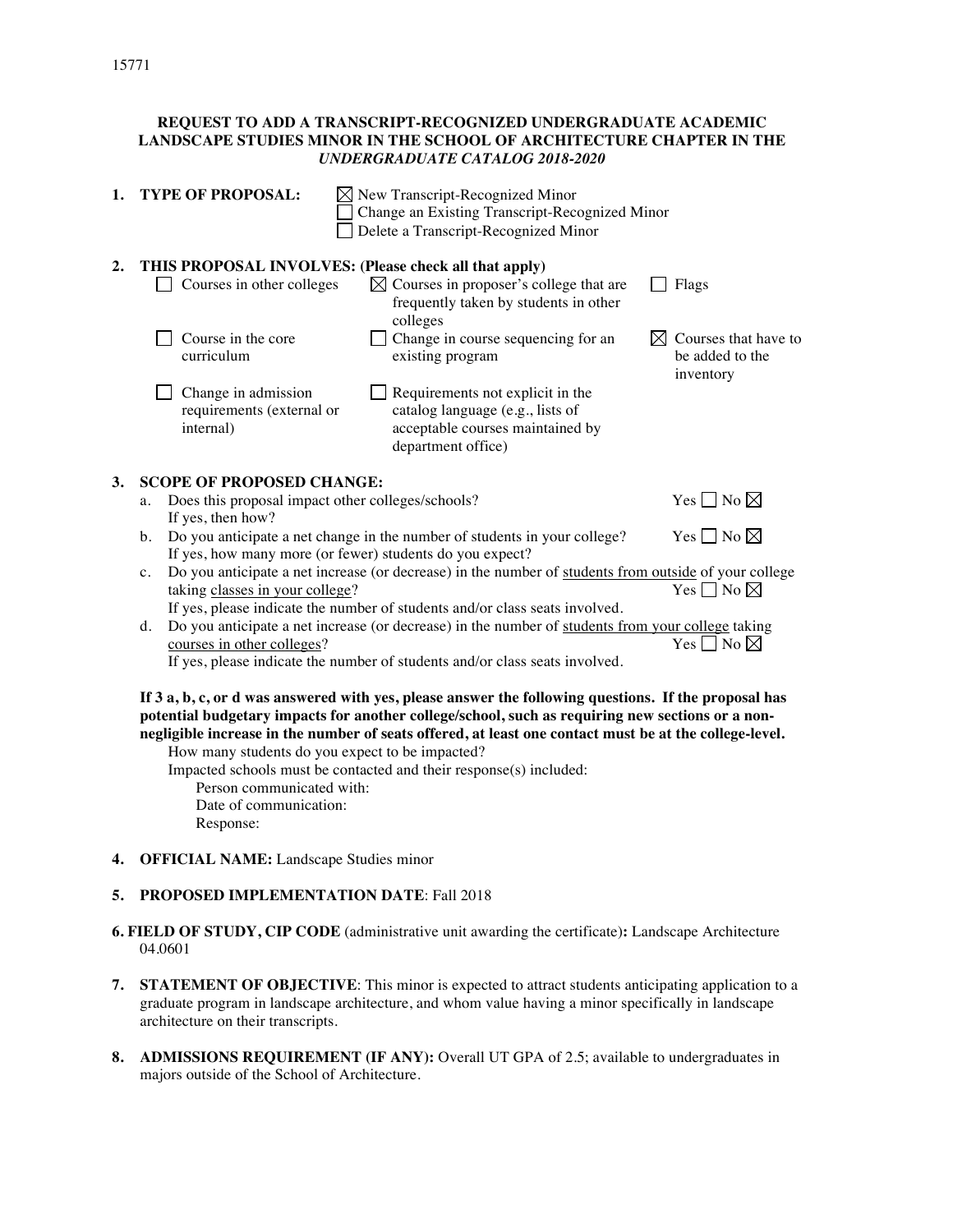# **9. NUMBER OF STUDENTS EXPECTED TO RECEIVE THE TRANSCRIPT-RECOGNIZED MINOR EACH SEMESTER:** Fewer than fifteen

# **10 ANTICIPATED ENROLLMENT CAPACITY?** Fifteen

# **11. NUMBER OF HOURS REQUIRED FOR COMPLETION**: Fifteen

# **12. COMPOSITION OF THE MINOR FACULTY COMMITTEE (INCLUDING THE COMMITTEE CHAIR**):

| Name of Faculty<br>Member | College/Department | Title at UT Austin  | Highest Degree and<br>Awarding Institution |  |
|---------------------------|--------------------|---------------------|--------------------------------------------|--|
| Juan Miró                 | School of          | Associate Dean,     | M. Arch, Yale                              |  |
|                           | Architecture       | Professor           | University                                 |  |
| Dean Almy                 | School of          | Associate Professor | M. Arch, University of                     |  |
|                           | Architecture       |                     | Texas at Austin                            |  |
| Hope Hasbrouck            | School of          | Associate Professor | M. LA, Harvard                             |  |
|                           | Architecture       |                     |                                            |  |
| Mirka Benes               | School of          | Associate Professor | Ph.D., Yale University                     |  |
|                           | Architecture       |                     |                                            |  |
| Richard Cleary            | School of          | Professor           | Ph.D., Columbia                            |  |
|                           | Architecture       |                     | University                                 |  |

**13. Academic Course Requirements**: Use this table to identify the courses that qualify for this certificate program.

| Course            | Course Title                                                 | <b>SCH</b>    |
|-------------------|--------------------------------------------------------------|---------------|
| Abbreviation      |                                                              |               |
| and Number        |                                                              |               |
| <b>ARC 312K</b>   | Texas Land and Landscape                                     | 3             |
|                   |                                                              |               |
| <b>ARC 318K</b>   | World Architecture: Origins to 1750                          | $\mathcal{R}$ |
|                   |                                                              |               |
| <b>ARC 318L</b>   | World Architecture: The Industrial Revolution to the Present | 3             |
|                   |                                                              |               |
| <b>ARC 342C</b>   | Mexican Architecture: Pre-Columbian to Contemporary          | $\mathbf{3}$  |
|                   |                                                              |               |
| <b>ARC 342E</b>   | Histories and Theories of Landscape Architectural History I  | 3             |
| <b>ARC 342F</b>   | Histories and Theories of Landscape Architectural History II |               |
|                   |                                                              |               |
| <b>ARC 342R.8</b> | Hybridity and Landscape Architecture                         | 3             |
| <b>ARC 342K</b>   | Representing Landscape Architecture 1500-2015                | 3             |
| ARC 342R.11       | Modern Landscape Architecture 1900-1970                      | 3             |
| ARC 342R.12       | The Italian Villa and Garden                                 | 3             |
| <b>ARC 342J</b>   | Professional Design Practice in Baroque Rome: Francesco      | 3             |
|                   | <b>Borromini</b>                                             |               |
| ARC 327R.20       | Introduction to Urban Ecology                                | 3             |
| ARC 327R.21       | <b>Urban Agricultural Systems</b>                            | 3             |
| ARC 327R.22       | <b>Native Plants</b>                                         | 3             |
| <b>ARC 327C</b>   | Urban Design History Theory Criticism                        | 3             |
| ARC 327R.6        | Design of New Communities                                    | 3             |
| <b>ARC 328V</b>   | Digital Visualization/Built Environment                      | 3             |